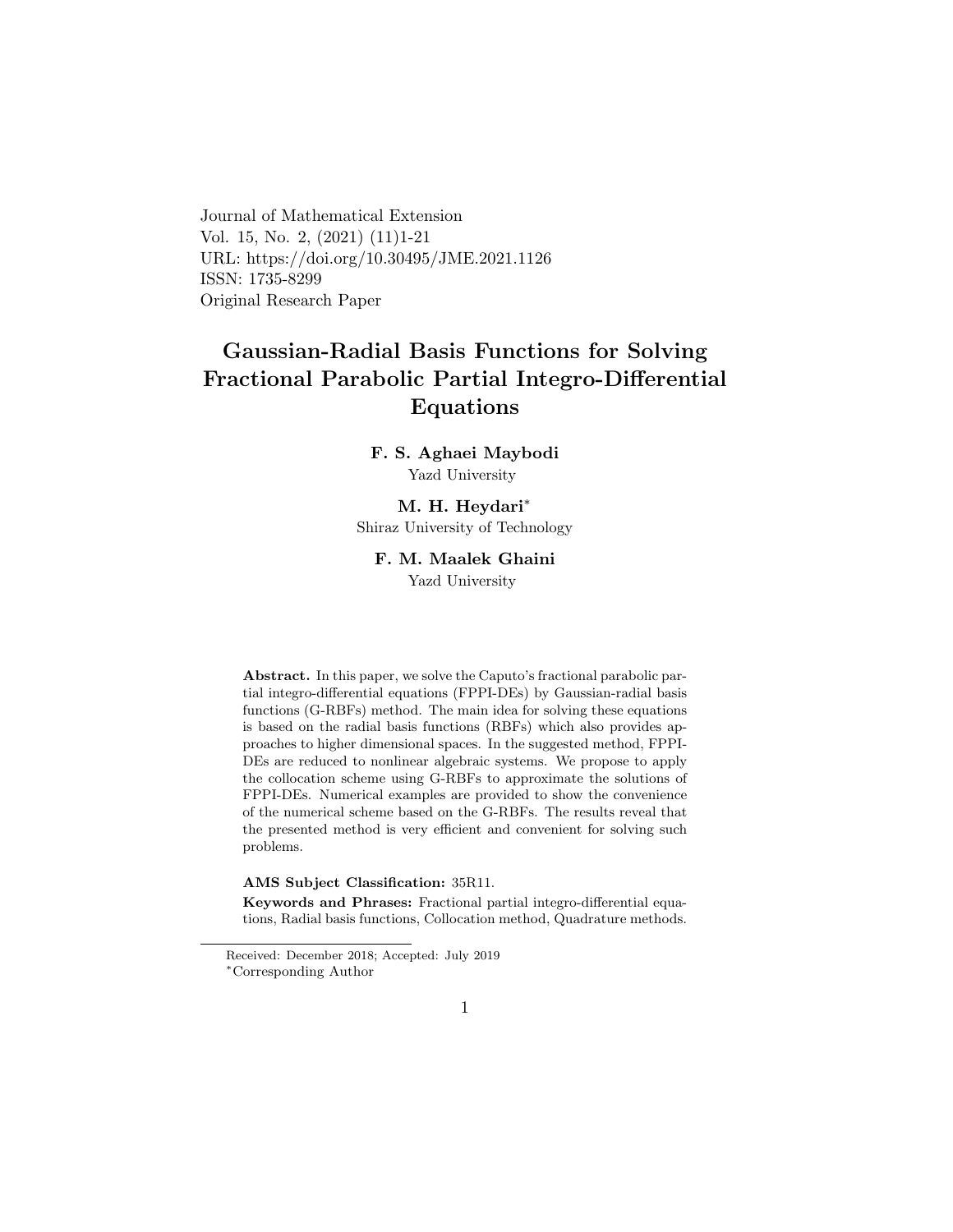## 1 Introduction

The fractional calculus has a long history since 30 September 1695, when the derivative of order  $\alpha = 1/2$  was described by Leibniz [\[16\]](#page-20-0). The theory of derivatives and integrals of non-integer orders goes back to Leibniz, Liouville, Grünwald, Letnikov and Riemann. The fractional mathematics has various applications in formulation of many scientific events [\[16,](#page-20-0) [14\]](#page-19-0). The more than 3 hundered years old problem of geometric and physical interpretation of fractional integration and differentiation of an arbitrary real order of a function was finally given in the sense of Riemann-Liouville fractional differentiation and integration and the Caputo's fractional derivative [\[3\]](#page-18-0).

In recent years many problems in mathematics, physics and engineering have been numerically solved by RBFs method, for instance, see [\[9\]](#page-19-1). We focus on different kinds of RBFs as one of the most important tools in engineering and sciences [\[16\]](#page-20-0). There are many different classes of these fractional partial integro-differential equations of parabolic, hyperbolic and elliptic types [\[1\]](#page-18-1).

In this study, we focus on the integro-differential equations in the form of

$$
{}_{0}^{c}D_{t}^{\beta}u(x,t) = g(x,t) + u_{xx}(x,t) + \int_{0}^{t} k(x,t,\tau)u(x,\tau)d\tau,
$$
 (1)

where  $(x, t) \in [a, b] \times [0, T]$ , subject to the initial and boundary conditions

<span id="page-1-0"></span>
$$
u(x,0) = f(x), \ \ x \in [a,b], \tag{2}
$$

<span id="page-1-2"></span><span id="page-1-1"></span>
$$
u(a,t) = h(t), \quad u(b,t) = l(t), \quad t \in [0,T], \tag{3}
$$

where  $f, g, l$  and k are given continuous functions. This class of equations can describe some phenomena in compression of viscoelastic media and nuclear reactor dynamics [\[13\]](#page-19-2).

The motivation of this paper is to extend the application of the collocation method based on the G-RBFs to solve FPPI-DEs. In recent years, the subject of FPPI-DEs has been received more attention.

Riemann– Liouville fractional integration operator has bugs in modeling many real phenomena, whereas Caputo's fractional derivative solves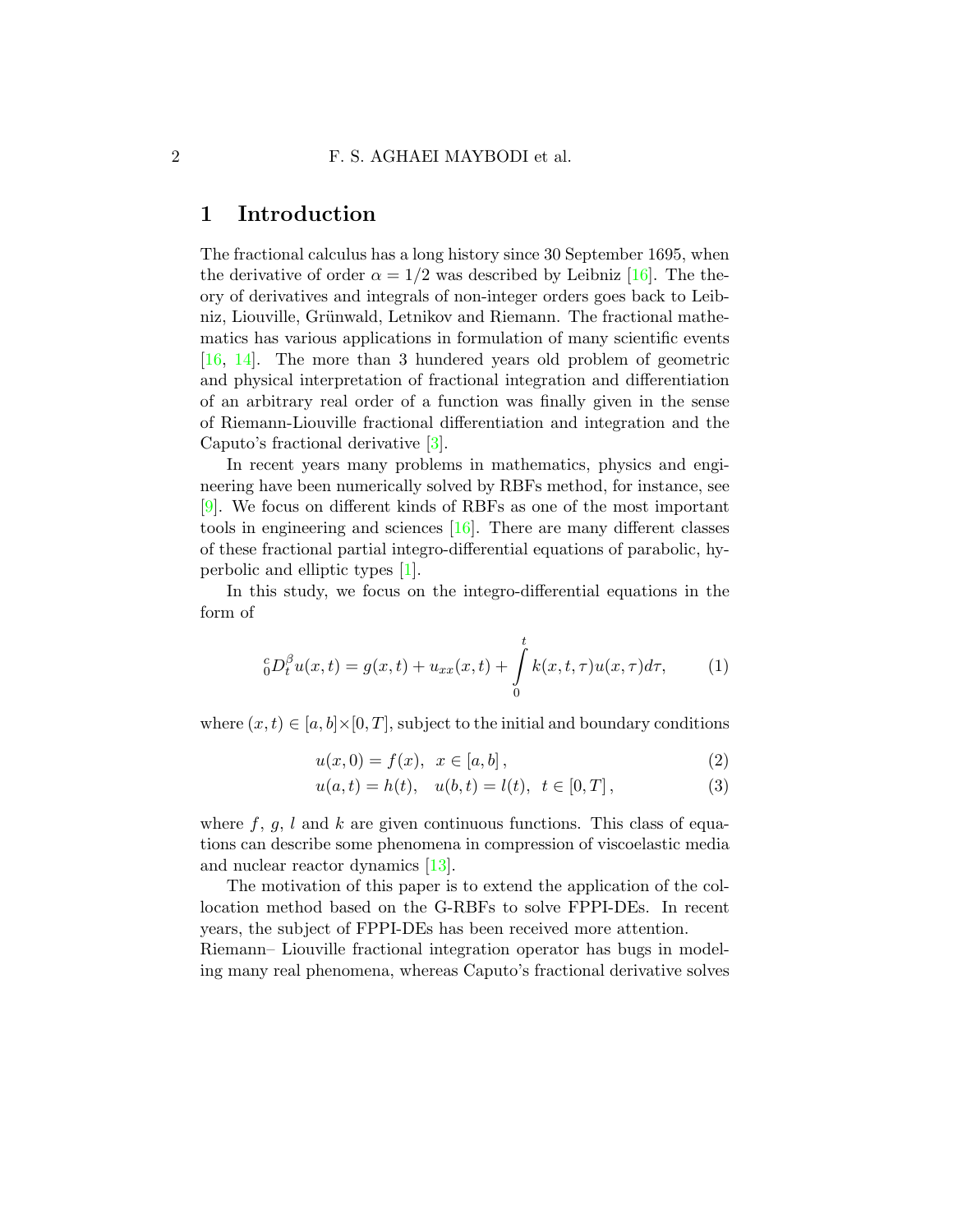some of these difficulties, namely nonzero Riemann– Liouville's derivative of constant functions, but Caputo's fractional derivative of constant functions is zero. In fact, Caputo's fractional derivative is a generalization of ordinary derivative and applies for problems relating to viscoelasticity and oscillation. An example for the Caputo's fractional derivatives is the Abel's problem [\[7\]](#page-19-3).

Methods based on RBFs are practical tools for approximating multivariate functions and scattered data  $[10]$  on irregular areas, and so are used in solving FPPI-DEs [\[2\]](#page-18-2).

Fractional equations have been solved via the proposed methods by a predictor-corrector approach and extrapolation by Diethelm [\[5\]](#page-18-3), Adomian decomposition method [\[6\]](#page-19-5), variational iteration method, Homotopy perturbation method, Green's function method, Homotopy analysis method, new perturbative Laplace's method, Jafari's method, Elsayed's method, Generalizations of differential transformation method, block pulse function method, Integral mean value method, wavelet basis method and other new methods [\[8\]](#page-19-6).

The article is organized as follows: In Section [2,](#page-2-0) we express some definitions regarding RBFs, fractional calculus and Gauss-Legendre quadrature method. In Section [3,](#page-9-0) we describe RBFs Collocation method for solving FPPI-DEs. In Section [4,](#page-12-0) we apply our method to various numerical examples. Finally, an epilogue is given in Section [5.](#page-18-4)

## <span id="page-2-0"></span>2 Basic Definitions

#### 2.1 Fractional Calculus

In this sub-section, we give some basic definitions and theorems of the fractional calculus theory, which will be used later in this paper.

**Definition 2.1.** ([\[15\]](#page-19-7)). A real function  $f(t)$ ,  $t > 0$ , is said to be in the space  $C_{\mu}[0,\infty)$ ,  $\mu \in \mathbb{R}$ , if there exists a real number  $p > \mu$  such that  $f(t) = t<sup>p</sup> f<sub>1</sub>(t),$  and  $f<sub>1</sub>(t) \in C[0,\infty)$ . Morever  $f(t)$  is said to be in the space  $C_{\mu}^{n}[0,\infty)$  if  $f^{(n)}(t) \in C_{\mu}[0,\infty)$ ,  $n \in \mathbb{N}$ .

**Definition 2.2.** ([\[15\]](#page-19-7)). The Riemann-Liouville fractional integral operator of order  $\beta \geq 0$  of a function  $f \in C_{\mu}[0,\infty)$ ,  $\mu \geq -1$ , on the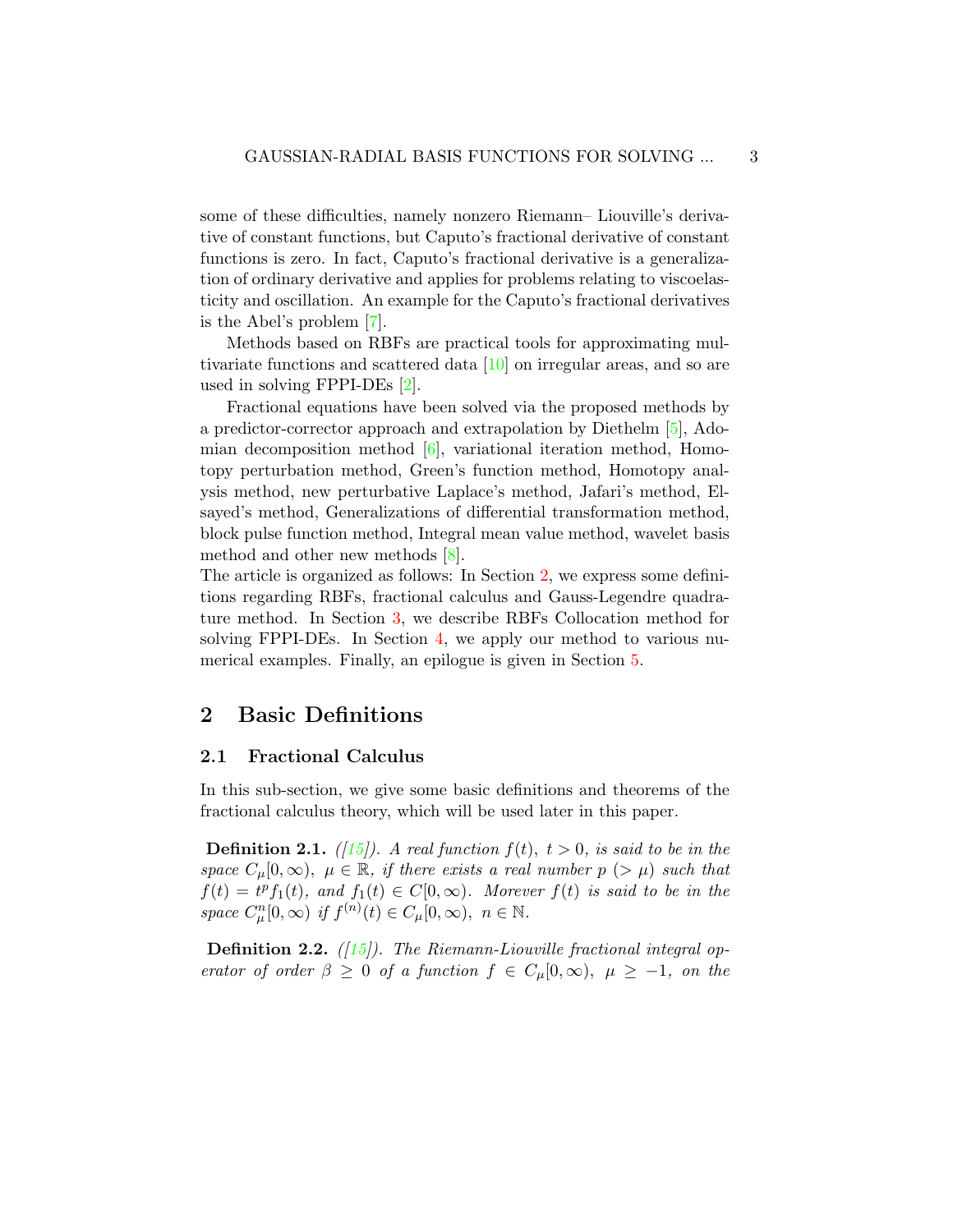interval  $[0, t]$  is defined as:

<span id="page-3-0"></span>
$$
{}_{0}^{RL}I_{t}^{\beta}f(t) = \begin{cases} \frac{1}{\Gamma(\beta)} \int_{0}^{t} (t-\tau)^{\beta-1} f(\tau) d\tau, & \beta > 0, \\ f(t), & \beta = 0. \end{cases}
$$

In the sequel, we use the abbreviation  $I^{\beta}$  instead of  ${}_0^{RL}I_t^{\beta}$  $t<sup>p</sup>$ . Note that the operator  $I^{\beta}$  has the following properties:

(i) 
$$
I^{\beta}I^{\alpha} = I^{\beta}I^{\alpha}
$$
,  
\n(ii)  $I^{\beta}I^{\alpha} = I^{\alpha+\beta}$ ,  
\n(iii)  $I^{\beta}t^{\gamma} = \frac{\Gamma(\gamma+1)}{\Gamma(\beta+\gamma+1)}t^{\beta+\gamma}$ ,

where  $\alpha, \ \beta \geq 0, \ t > 0 \ and \ \gamma > -1.$ 

**Definition 2.3.** ( $\left(15\right)$ ). The Riemann-Liouville fractional derivative of order  $\beta > 0$  is defined as:

$$
{}_{0}^{RL}D_{t}^{\beta}f(t) = \left(\frac{d}{dt}\right)^{n}I^{n-\beta}f(t), \quad (n-1 < \beta \le n),
$$

where *n* is a natural number and  $f \in C_1^n[0,\infty)$ .

The Riemann-Liouville derivative has certain disadvantages when trying to model real-world phenomena with fractional differential equations  $[14]$ . Therefore, we shall now introduce a modified fractional differential operator  ${_0^c}D_t^{\beta}$  $_{t}^{\rho}$  proposed by Caputo.

**Definition 2.4.** ([\[14\]](#page-19-0)). The fractional derivative of order  $\beta > 0$  in the Caputo's sense, on the interval  $[0, s]$  is defined as:

$$
{}_0^{C}D_s^{\beta} f(s) = \frac{1}{\Gamma(m-\beta)} \int_0^s (s-\tau)^{m-\beta-1} f^{(m)}(\tau) d\tau, \ m-1 < \beta \le m,
$$

where m is a natural number,  $s > 0$  and  $f \in C_1^m[0, \infty)$ . We remind that the Caputo's fractional derivative has the following useful property:

$$
I^{\beta}({}_{0}^{C}D_{s}^{\beta}f(s)) = f(s) - \sum_{k=0}^{m-1} f^{(k)}(0^{+})\frac{s^{k}}{k!}, \ s > 0, \ m-1 < \beta \leq m,
$$

where m is a natural number,  $s > 0$  and  $f \in C_1^m[0, \infty)$ .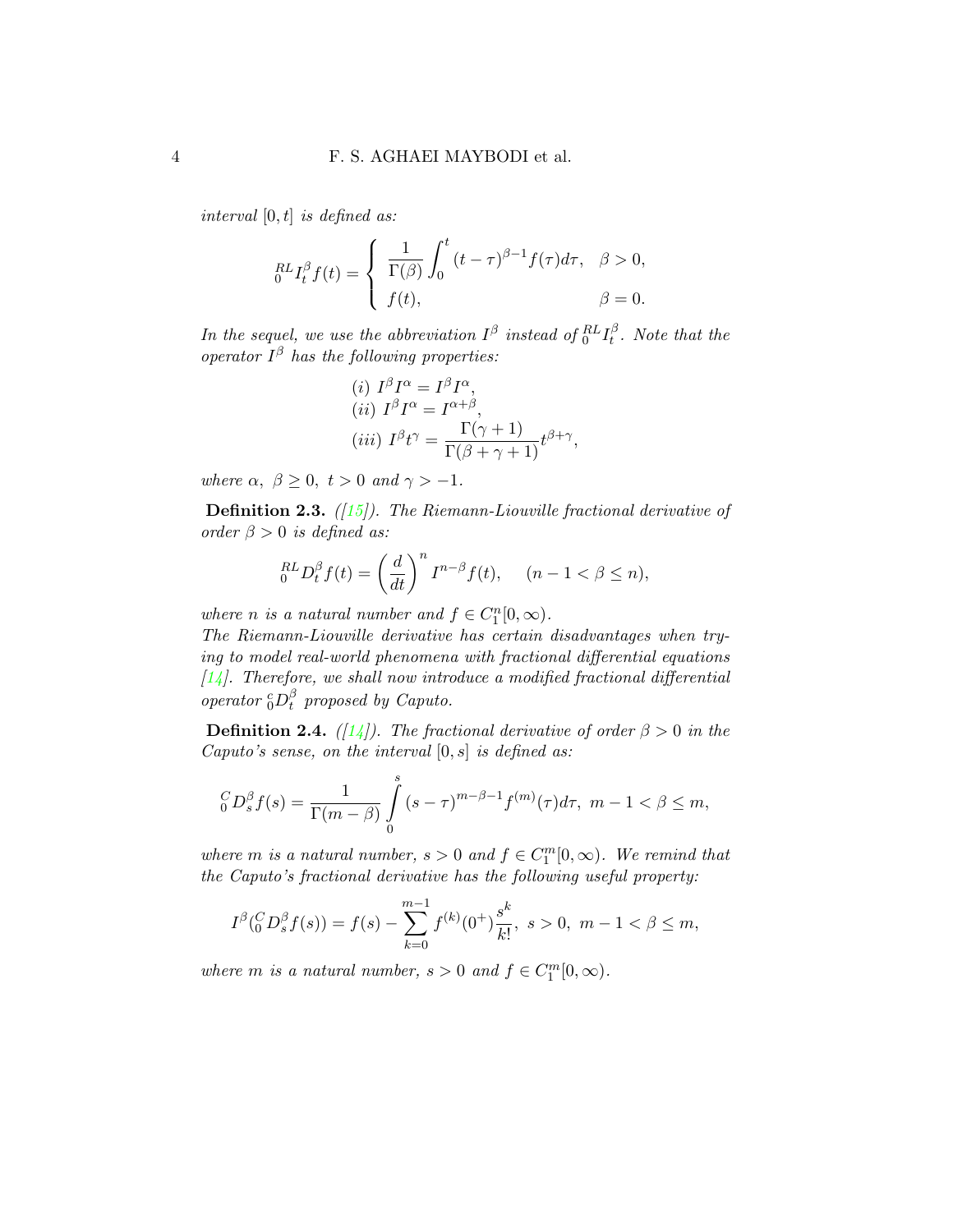### 2.2 Definitions of the RBFs

In this subsection we review some definitions and properties of the RBFs method [\[12\]](#page-19-8). The well-conditionness of the interpolation problem for the scattered data by RBFs method is guaranteed by positive definiteness of the RBFs, because the function  $\phi$  used in constructing the RBFs is positive definite, then the corresponding interpolation matrix is also positive definite, and so nonsingular.

**Definition 2.5.** A function  $\phi : \mathbb{R}^d \to \mathbb{R}$  is called a radial function whenever a function of one variable  $\psi : [0, \infty) \to \mathbb{R}$  exists so that  $\phi(x) =$  $\psi(r)$  where  $r = ||x||$ , and  $|| \cdot ||$  is a norm on  $\mathbb{R}^d$ , usually Euclidean norm.

**Definition 2.6.** A real symmetric matrix  $A$  is called positive definite, if its associated quadratic form is non-negative, i.e.,

$$
C^tAC = \sum_{i,j}^{N} c_i A_{ij} c_j > 0
$$
, for any  $C = [c_1, c_2, ..., c_N] \in \mathbb{R}^d$ .

If the quadratic form is zero only for  $C = 0$ , then A is called positive definite.

**Definition 2.7.** A continuous function  $\phi : \mathbb{R}^d \to \mathbb{R}$  is called positive definite on  $R^d$ , if a matrix  $A \in \mathbb{R}^{n \times n}$  with entries  $a_{ij} = \phi \|x_i - x_j\|$ ,  $1 \leq$  $i, j \leq N$  is positive definite, for any N pairwise different points  $X =$  $\{x_1, \ldots, x_N\} \in \mathbb{R}^d$  and  $C = [c_1, \ldots, c_N] \in \mathbb{R}^d$ , where we have:

$$
C^{t} \phi C = \sum_{i,j=1}^{N} c_{i} c_{j} \phi(x_{i} - x_{j}) > 0.
$$

**Definition 2.8.** A symmetric function  $\phi \in \mathbb{R}^d \times \mathbb{R}^d \to \mathbb{R}$  is conditionally positive definite of order m, if for the set  $X = \{x_1, \ldots, x_N\} \subset R^d$ of distinct points, and all vectors  $\lambda \in \mathbb{R}^N$  satisfying  $\sum_{n=1}^N$  $i=1$  $\lambda_i p(x_i) = 0$  for any polynomial p of degree at most  $m-1$ , the quadratic form  $\lambda^t \phi \lambda =$  $\sum$  $_{i,j}$  $\lambda_i \lambda_j \phi(x_i - x_j) \geq 0$ , whenever  $\lambda \neq 0$ .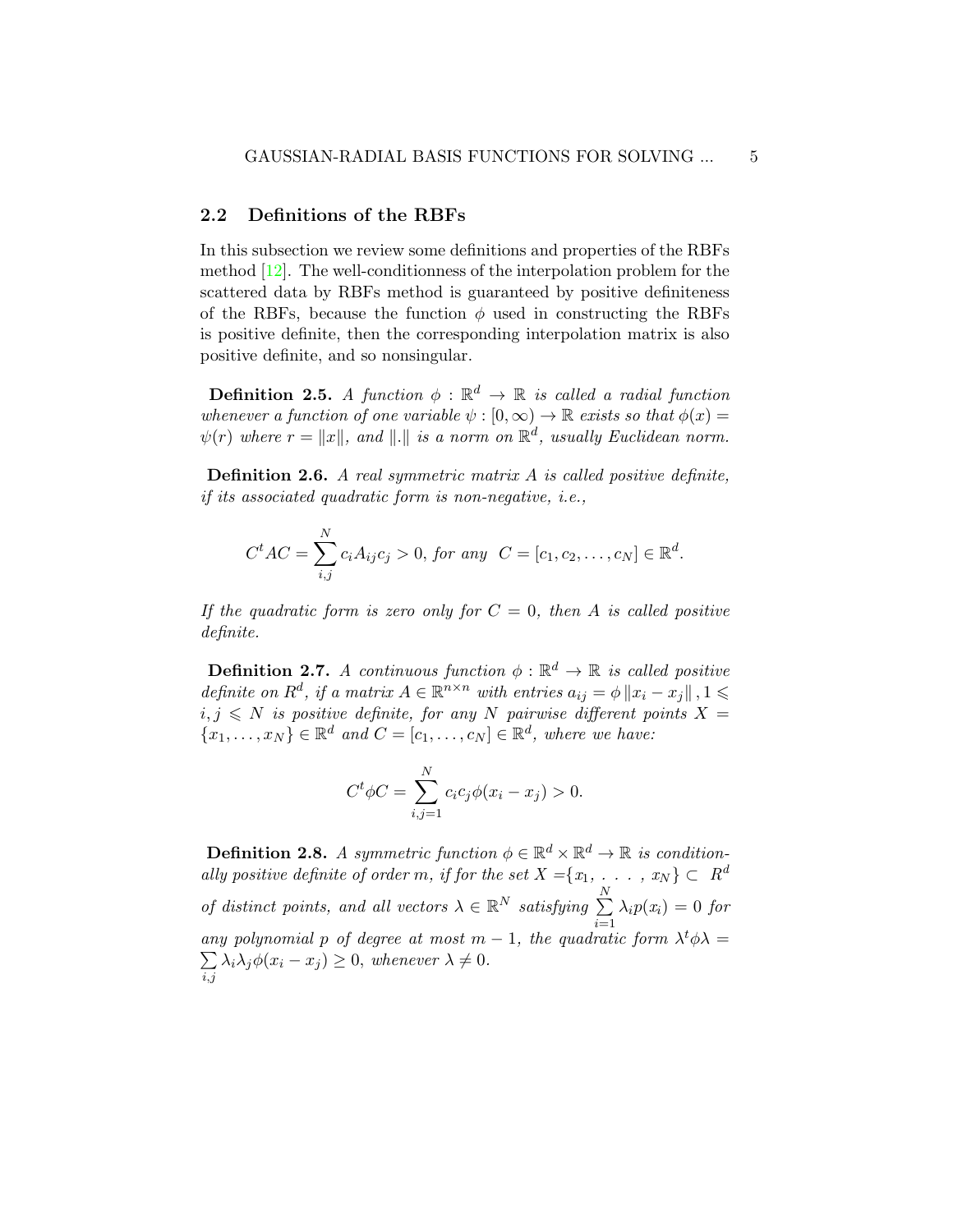<span id="page-5-0"></span>

| Number         | Name of RBF                 | Abbreviation | Smooth            | Definition                                                                                                                                                          |
|----------------|-----------------------------|--------------|-------------------|---------------------------------------------------------------------------------------------------------------------------------------------------------------------|
| 1              | Gaussian                    | GА           | Infinitely smooth | $\exp(-cr^2)$                                                                                                                                                       |
| $\overline{2}$ |                             | HS           |                   |                                                                                                                                                                     |
|                | Hyperbolic secant           |              | Infinitely smooth | $\operatorname{sech}(cr)$                                                                                                                                           |
| 3              | Cauchy                      | CA           | Infinitely smooth | $\frac{1}{1+cr}$                                                                                                                                                    |
|                |                             |              |                   |                                                                                                                                                                     |
| $\overline{4}$ | Inverse quadratic           | IQ           | Infinitely smooth | $\frac{1}{c^2+r^2}$                                                                                                                                                 |
| 5              | Multiquadratic              | ΜQ           | Infinitely smooth | $\sqrt{c^2+r^2}$                                                                                                                                                    |
|                |                             |              |                   |                                                                                                                                                                     |
| 6              | Inverse Multiquadratic      | IMQ.         | Infinitely smooth | $\frac{1}{\sqrt{c^2+r^2}}$                                                                                                                                          |
|                |                             |              |                   |                                                                                                                                                                     |
| 7              | Generated Multiquadratic    | <b>GMQ</b>   |                   | Infinitely smooth $(c^2+r^2)^{\frac{\alpha}{2}}$ , $\alpha>0, \alpha \notin 2\mathbb{N}$                                                                            |
| 8              | Linear spline               | LS           | Piecewise smooth  |                                                                                                                                                                     |
| 9              | Cubic spline                | CS           | Piecewise smooth  | r <sup>3</sup>                                                                                                                                                      |
| 10             | Quintic spline              | QS           | Piecewise smooth  | $r^5$                                                                                                                                                               |
| 11             | Power Splines               | PS           | Piecewise smooth  | $r^{2k-1}, k \in \mathbb{N}$                                                                                                                                        |
| 12             | Thin plate spline           | TPS          | Piecewise smooth  | $r^2\ln r$                                                                                                                                                          |
| 13             | Generated thin plate spline | <b>GTPS</b>  |                   | $\begin{tabular}{ll} \textbf{Piecewise smooth} & $\left\{ \begin{array}{ll} r^k \log r, & \text{k=odd}, \\ r^k, & \text{k=even}. \end{array} \right. \end{tabular}$ |
| 14             | Wendland                    | W            |                   | Piecewise smooth $(1-r)_{+}^{m}p(r)$ , p: a polynomial                                                                                                              |

Table 1: Some well-known RBFs.

### 2.3 Introduction of the Famous RBFs

The most famous examples of conditionally positive definite RBFs of order m according to Table [1](#page-5-0) are GA, GMQ, TPS, PS, MQ and IMQ, respectively given by

*i)* 
$$
\phi(r) = \exp(-cr^2)
$$
,  $c \ge 0$ ,  $m \ge 0$ ,  
\n*ii)*  $\phi(r) = (a^2 + r^2)^{k/2}$ ,  $-d < k < 0$ ,  $k \in 2\mathbb{Z} + 1$ ,  $a \ne 0$ ,  $m \ge 0$   
\n*iii)*  $\phi(r) = (-1)^{k+1}r^{2k}\log r$ ,  $k \in \mathbb{N}$ ,  $m \ge k + 1$ ,  
\n*iv)*  $\phi(r) = (-1)^{\lceil k/2 \rceil}r^k$ ,  $k > 0$   $k \in 2\mathbb{N} + 1$ ,  $m \ge \lceil k/2 \rceil$ ,  
\n*v)*  $\phi(r) = (-1)^{\lceil k/2 \rceil} (a^2 + r^2)^{k/2}$ ,  $k > 0$   $k \in 2\mathbb{N} + 1$ ,  $m \ge \lceil k/2 \rceil$ ,

where  $\lceil k/2 \rceil$  shows the smallest integer greater than  $k/2$ .

Note that RBFs are mainly divided into two categories as follows [\[11\]](#page-19-9): (i) Infinitely smooth RBFs,

(ii) Piecewise smooth RBFs.

In the case of infinitely smooth RBFs, the existence of a shape parameter affects both accuracy of the solution and the condition number of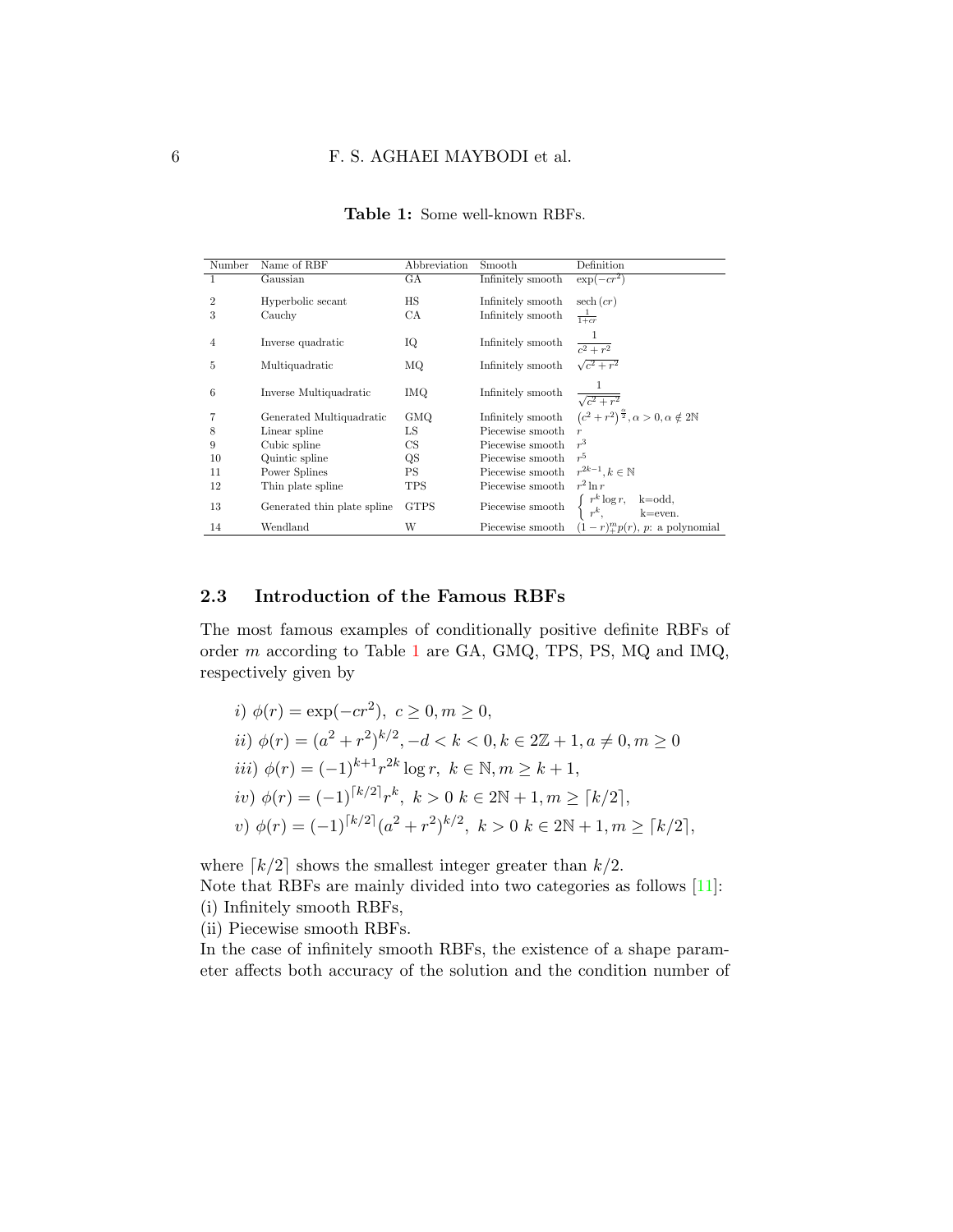

**Figure 1:** Graph of the absolute error function with  $c = 0.01$  and  $\beta = 0.25$  in Example [4.1.](#page-12-1)

the collocation matrix, while piecewise smooth RBFs are free of shape parameter. Because of some characteristic features of the RBF functions due to their radial nature, their implementation process in high dimensional domains and irregular domains is easier than traditional method. In two cases we review the matrix A resulted from interpolation with RBFs.

### RBF Interpolation Method

Suppose that the approximation  $Sf(x)$  of  $f(x)$  on an arbitary point set  $X = \{x_i\}_{i=1}^N$  can be written as a linear combination of N basis functions in the following form  $Sf(x) = \sum_{n=1}^{N}$  $i=1$  $\alpha_i \phi(x - x_i)$ , where N is the number of data points, d is the dimension of the problem and  $\alpha_i$ 's are the coefficients to be determined. In order to determine the  $\alpha_i$ 's we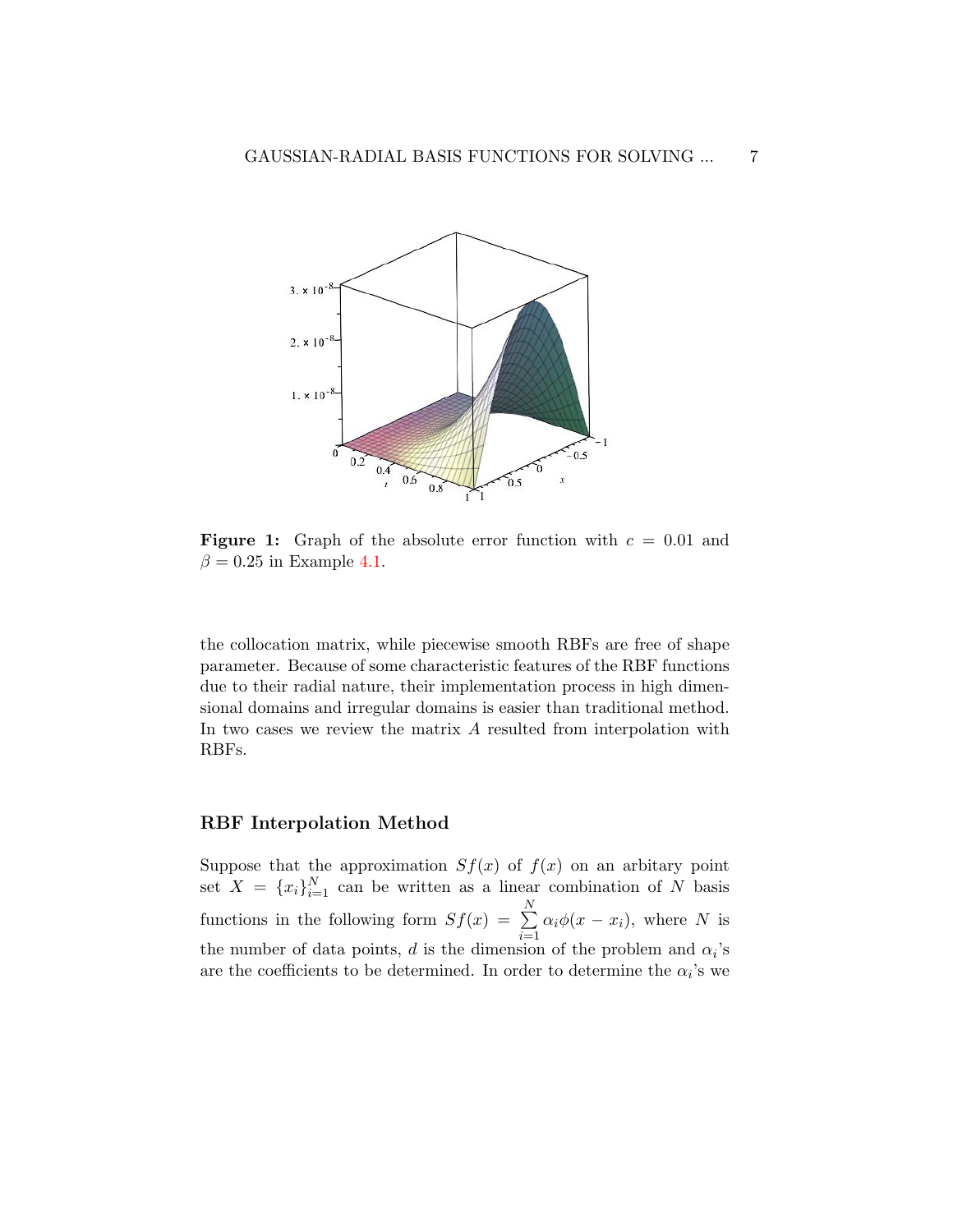require that  $Sf(x_j) = f(x_j)$ , or in matrix notation:

$$
Sf(x) = \sum_{i=1}^{N} \alpha_i \phi(x - x_i), \quad A\Lambda = f, \quad A = [a_{ij}]_{i,j=1}^{N},
$$

where  $a_{ij} = \phi \|x_i - x_j\|, i, j = 1, 2, 3, ..., N, f = (f_1, f_2, ..., f_N)^T, \Lambda =$  $(\alpha_1, \alpha_2, ..., \alpha_N)^T$ . Note that the interpolant  $Sf(x)$  is unique if and only if the matrix  $\vec{A}$  is nonsingular. The most famous examples according to the RBF's table are GA, IQ, IMQ and LS.

### Augmented RBFs Interpolation Method

RBFs interpolation of a continuous function  $f: R^d \to R$  on a set  $X =$  $\{x_1, x_2, ..., x_N\}$  starts with choosing a radial function  $\phi : \mathbb{R}^d \to \mathbb{R}$ . We assume  $\phi$  is strictly conditionally positive definite of order m, and so the interpolant has the form

$$
Sf(x) = \sum_{i=1}^{N} \alpha_i \phi(x - x_i) + \sum_{j=1}^{L} \lambda_j p_j(x), x \in R^d
$$

where

$$
L = \dim \Pi_m^d = \begin{pmatrix} d+m-1 \\ d \end{pmatrix},
$$

and  $\{p_1, ..., p_L\}$  is a basis for  $\Pi_m^d$ . The interpolation problem is to find  $\alpha_i, i = 1, ..., N$  and  $\lambda_j, j = 1, ..., L$  such that the interpolant  $Sf(x)$  satisfies

$$
Sf(x_i) = f_i, \ l \t i = 1, ..., N,
$$
  

$$
\sum_{j=1}^{L} \lambda_j p_j(x_i) = 0, \quad j = 1, ..., L.
$$
 (4)

In fact we can write this system in matrix form as:

<span id="page-7-0"></span>
$$
\begin{pmatrix} A & P \\ P^T & 0 \end{pmatrix} \begin{pmatrix} \alpha \\ \lambda \end{pmatrix} = \begin{pmatrix} f \\ 0 \end{pmatrix}, \tag{5}
$$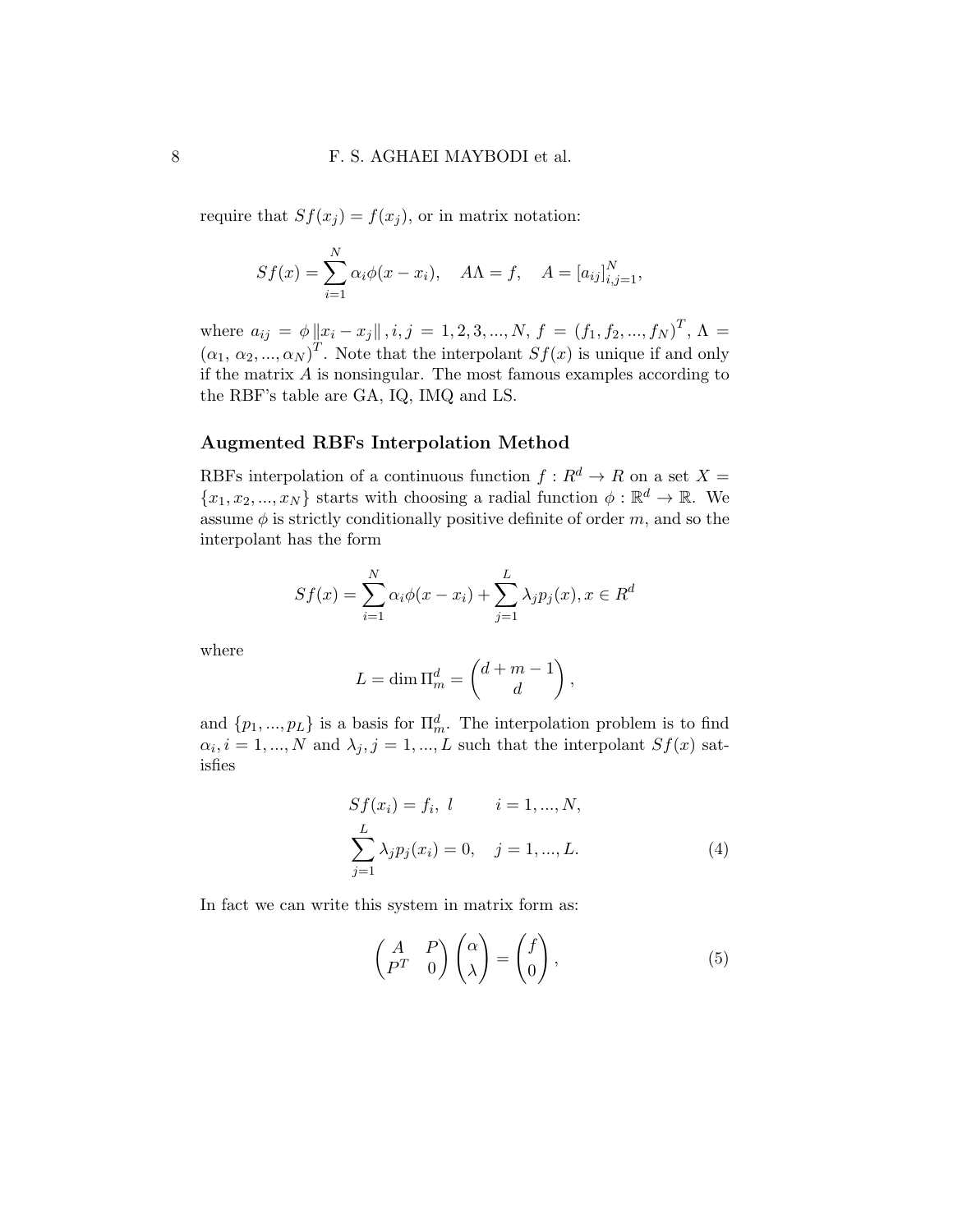where A and P are  $N \times N$  and  $N \times L$  matrices, respectively with the elements  $A = [a_{ij}]^N_{i,j=1}, a_{ij} = \phi \|x_j - x_i\|, i, j = 1, 2, ..., N,$  $f = (f_1, f_2, ..., f_N)^T, \lambda = (\lambda_1, \lambda_2, ..., \lambda_N)^T, P_{ij} = P_j(x_i), i = 1, 2, ..., N, j =$  $1, 2, ..., L$  and  $\alpha \in \mathbb{R}^N, \lambda \in \mathbb{R}^L$  are the vectors of coefficients of  $Sf(x)$ and the components of f are the data  $f(x_i)$ ,  $i = 1, 2, 3, ..., N$ . For any set of N distinct points  $X = \{x_i\}_{i=1}^N$ , the  $(N+L) \times (N+L)$  system [\(4\)](#page-3-0) has a unique solution, whenever  $P$  has full rank  $L$ . In this of case  $X$  is said to be un-solvent with respect to dim  $\Pi_m^d$ . Let  $[b_{ij}] = \begin{pmatrix} A & P \\ P^T & 0 \end{pmatrix}$  $P^T \quad 0$  $\bigg)^{-1}$ . From system [\(5\)](#page-7-0), we can obtain  $\alpha_i = \sum^N$  $k=1$  $b_{ik}f_k, i = 1, ..., N, \lambda_j =$  $\sum_{i=1}^{N}$  $\sum_{k=1} b_{(j+n)k} f_k$ ,  $j = 1, ..., L$ . Note that the matrix A in this case is sin-

gular. The most famous examples according to Table [1](#page-5-0) are TPS, PS,  $MQ$  and IMQ. If we use a positive definite RBF in constructing  $A$ , then A will also be positive definite, and as a result the system [\(5\)](#page-7-0) always has a unique solution [\[4\]](#page-18-5).

### 2.4 Gauss-Legendre Nodes and Weights

Let  $L_{M+1}(\xi)$  be the Legendre polynomial of degree  $M+1$  on  $[-1, 1]$ , i.e.

$$
L_0(\xi) = 1,
$$
  
\n
$$
L_1(\xi) = \xi,
$$
  
\n
$$
L_{M+1}(\xi) = \frac{2M+1}{M+1} \xi L_M(\xi) - \frac{M}{m+1} L_{M-1}(\xi), \quad M = 1, 2, ....
$$

Then, the Gauss-Legendre nodes  $-1 < \xi_0 < \xi_1 < ... < \xi_M < 1$  are the zeros of  $L_{M+1}(\xi)$ . We approximate the integral of  $f(\xi)$  on [−1, 1] as :  $\int_{-1}^{1} f(\xi) d\xi \simeq \sum_{n=0}^{M}$  $i=0$  $w_i f(\xi_i)$ , where  $\xi_i$ 's are the Gauss-Legendre nodes and  $w_i = \frac{2}{(1-\xi)^2}$  $\frac{2}{(1-\xi_i^2)(L'_{M+1}(\xi_i))}$  for  $i=0,1,...,M$  are the Gauss-Legendre weights. The integration is exact whenever  $f(\xi)$  is a polynomial of degree  $\leq 2M+1$ .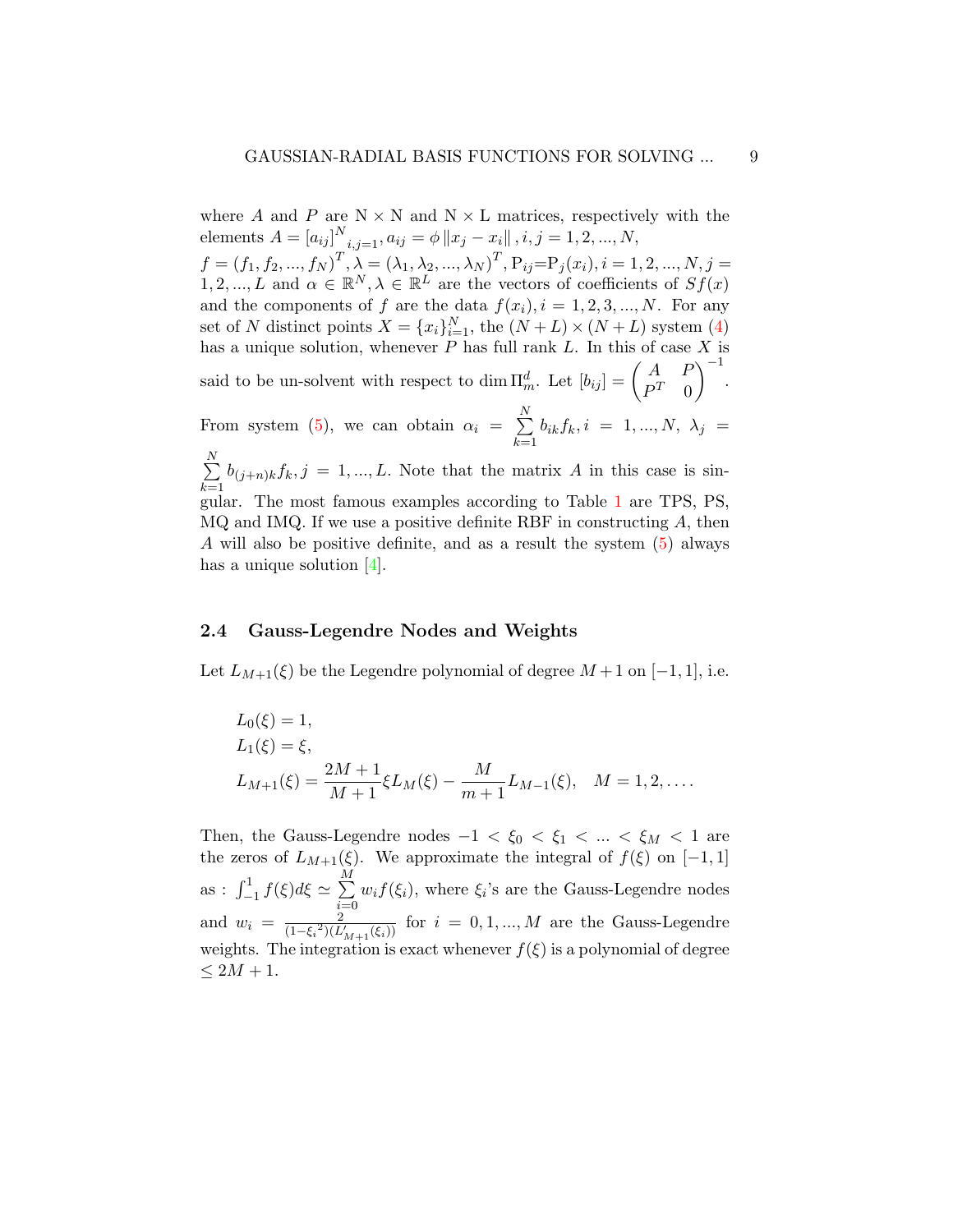## <span id="page-9-0"></span>3 Description of the Proposed Method

In this section, we describe the RBFs method for the smooth solution of Eq.  $(1)$ , subject to the initial and boundary conditions  $(2)$  and  $(3)$ . The time fractional derivative defined in Eq. [\(1\)](#page-1-0) is a weakly singular integral operator. So, using integration by parts, we transform this operator into the following non-singular equivalent one

<span id="page-9-1"></span>
$$
{}_{0}^{c}D_{t}^{\beta}u(x,t) = \frac{1}{\Gamma(2-\beta)} \int_{0}^{t} (t-\tau)^{1-\beta} u_{\tau\tau}(x,\tau) d\tau + \frac{1}{\Gamma(2-\beta)} t^{1-\beta} u_{t}(x,0).
$$
\n(7)

By substituting Eq.  $(7)$  into Eq.  $(1)$ , we obtain the following fractional integro-differential equation:

$$
\frac{1}{\Gamma(2-\beta)} \int_{0}^{t} (t-\tau)^{1-\beta} u_{\tau\tau}(x,\tau) d\tau = g(x,t) - \frac{1}{\Gamma(2-\beta)} t^{1-\beta} u_t(x,0) \n+ u_{xx}(x,t) + \int_{0}^{t} k(x,t,\tau) u(x,\tau) d\tau.
$$
\n(8)

We generate the collocation points  $x_i$  and  $t_j$  by

<span id="page-9-2"></span>
$$
x_i = a + \frac{b-a}{N_1}i
$$
,  $i = 0, 1, ..., N_1$ ,  
 $t_j = \frac{T}{N_2}j$ ,  $j = 0, 1, ..., N_2$ .

Now, we approximate  $u(x, t)$  in Eq. [\(8\)](#page-9-2) by the RBFs in the following form:

<span id="page-9-3"></span>
$$
u(x,t) \simeq \sum_{i=0}^{N_1} \sum_{j=0}^{N_2} \alpha_{ij} \phi_i(x) \phi_j(t),
$$
 (9)

where  $\alpha_{ij}$  for  $i = 0, 1, ..., N_1$  and  $j = 0, 1, ..., N_2$  are unknown coefficients, and  $\phi_i(x) = \phi(x - x_i)$  and  $\phi_i(t) = \phi(t - t_i)$ . By substituting Eq.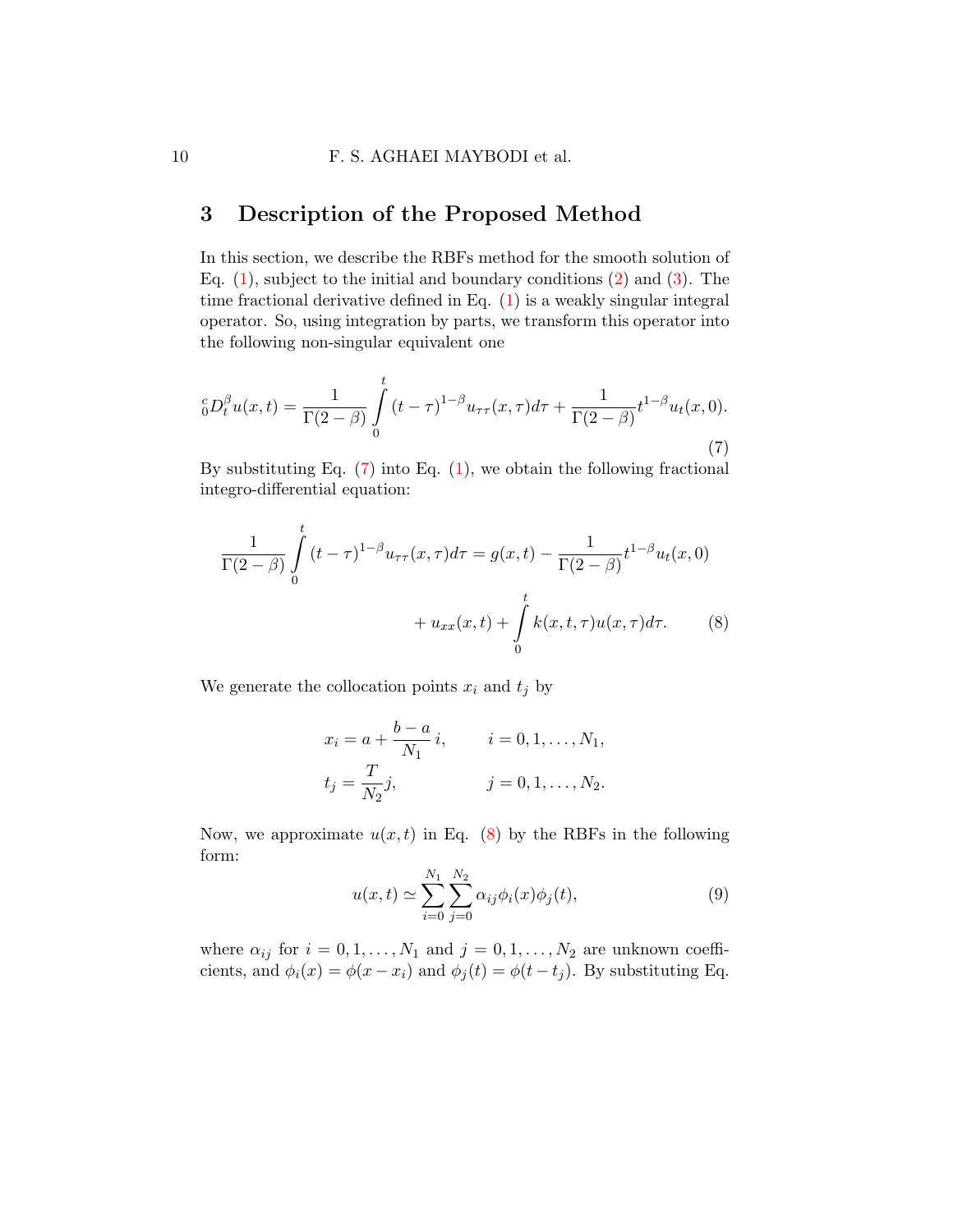$(9)$  into Eq.  $(8)$ , we achieve

$$
\frac{1}{\Gamma(2-\beta)} \sum_{i=0}^{N_1} \sum_{j=0}^{N_2} \alpha_{ij} \phi_i(x) \int_0^t (t-\tau)^{1-\beta} \phi''_j(\tau) d\tau = g(x,t) \n- \frac{1}{\Gamma(2-\beta)} t^{1-\beta} \sum_{i=0}^{N_1} \sum_{j=0}^{N_2} \alpha_{ij} \phi_i(x) \phi'_j(0) \n+ \sum_{i=0}^{N_1} \sum_{j=0}^{N_2} \alpha_{ij} \phi''_i(x) \phi_j(t) \n+ \int_0^t k(x,t,\tau) \sum_{i=0}^{N_1} \sum_{j=0}^{N_2} \alpha_{ij} \phi_i(x) \phi_j(\tau) d\tau.
$$
\n(10)

Now, we transfer the integration interval [0, t] to the fixed interval  $[-1, 1]$ for using some appropriate properties of quadrature formula in the proposed method. To this end, the following transformation has been considered

<span id="page-10-2"></span><span id="page-10-1"></span><span id="page-10-0"></span>
$$
\tau(t,\xi) = \frac{t}{2}\xi + \frac{t}{2}, \quad -1 \le \xi \le 1.
$$

Employing this transformation, integrals in Eq. [\(10\)](#page-10-0) take the following forms:

$$
\int_{0}^{t} (t-\tau)^{1-\beta} \phi_{j}''(\tau) d\tau = \frac{t}{2} \int_{-1}^{1} (t-\tau(t,\xi))^{1-\beta} \phi_{j}''(\tau(t,\xi)) d\xi \triangleq \Theta_{1}(t),
$$
\n(11)

and

$$
\int_{0}^{t} k(x, t, \tau) \sum_{i=0}^{N_1} \sum_{j=0}^{N_2} \alpha_{ij} \phi_i(x) \phi_j(\tau) d\tau =
$$
\n
$$
\frac{t}{2} \int_{-1}^{1} k(x, t, \tau(t, \xi)) \sum_{i=0}^{N_1} \sum_{j=0}^{N_2} \alpha_{ij} \phi_i(x) \phi_j(\tau(t, \xi)) d\xi \triangleq \Theta_2(x, t). \tag{12}
$$

Applying an  $(\hat{m} + 1)$ -point Gauss-Legendre quadrature formula relative with the nodal points  $\xi_r$  in the interval [-1,1] and the corresponding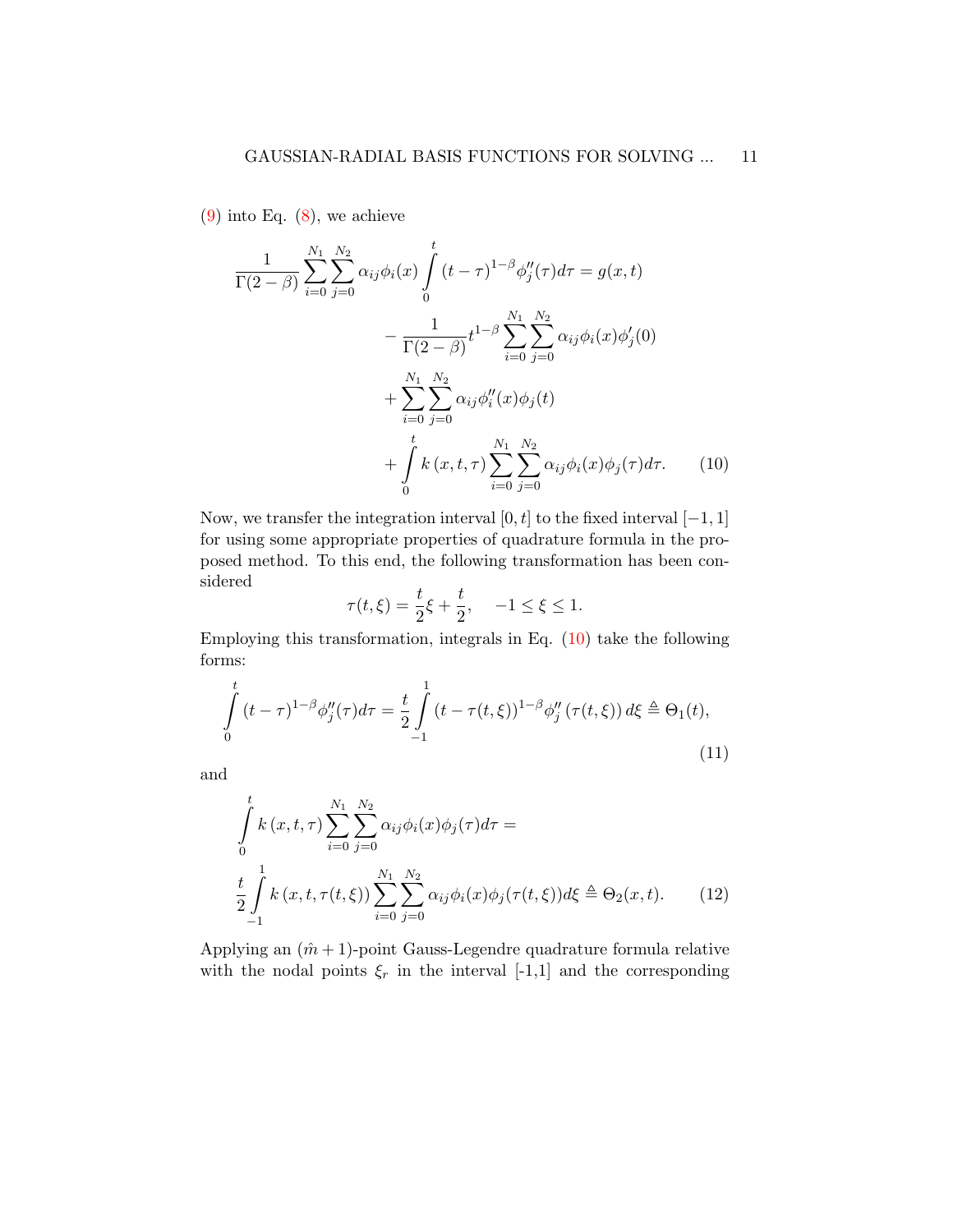weights  $w_r$  for numerically computing the integrals in Eqs. [\(11\)](#page-10-1) and [\(12\)](#page-10-2) yields

<span id="page-11-0"></span>
$$
\Theta_1(t) \simeq \frac{t}{2} \sum_{r=0}^{\hat{m}} w_r (t - \tau(t, \xi_r))^{1-\beta} \phi_j''(\tau(t, \xi_r)) \triangleq \widetilde{\Theta}_1(t),
$$
  
\n
$$
\Theta_2(x, t) \simeq \frac{t}{2} \sum_{r=0}^{\hat{m}} w_r k (x, t, \tau(t, \xi_r)) \sum_{i=0}^{N_1} \sum_{j=0}^{N_2} \alpha_{ij} \phi_i(x) \phi_j(\tau(t, \xi_r))
$$
  
\n
$$
\triangleq \widetilde{\Theta}_2(x, t).
$$
\n(13)

From Eqs.  $(10)-(13)$  $(10)-(13)$ , we can define the following residual function for the the problem [\(1\)](#page-1-0):

$$
\mathbf{R}(x,t) \triangleq \frac{1}{\Gamma(2-\beta)} \sum_{i=0}^{N_1} \sum_{j=0}^{N_2} \alpha_{ij} \phi_i(x) \widetilde{\Theta}_1(t) - \sum_{i=0}^{N_1} \sum_{j=0}^{N_2} \alpha_{ij} \phi_i''(x) \phi_j(t) + \frac{1}{\Gamma(2-\beta)} t^{1-\beta} \sum_{i=0}^{N_1} \sum_{j=0}^{N_2} \alpha_{ij} \phi_i(x) \phi_j'(0) - g(x,t) - \widetilde{\Theta}_2(x,t) = 0.
$$
\n(14)

Since we need to find the unknown coefficients  $\alpha_{ij}$  for  $i = 0, 1, \ldots, N_1$ and  $j = 0, 1, \ldots, N_2$ , we follow the procedure by forming a system of  $(N_1 + 1)(N_2 + 1)$  equations. To this end, from Eq. [\(14\)](#page-11-1), we generate  $(N_1 - 1)N_2$  linear algebraic equations as follows:

<span id="page-11-2"></span><span id="page-11-1"></span> $\mathbf{R}(x_i, t_j) = 0, \quad \text{ for } i = 1, 2, \dots, N_1 - 1, j = 1, 2, \dots, N_2.$  (15)

Also, from Eqs. [\(2\)](#page-1-1) and [\(3\)](#page-1-2), we generate  $N_1 + 2N_2 + 1$  linear algebraic equations as follows:

<span id="page-11-3"></span>
$$
\Lambda_1(x_r) \triangleq \sum_{i=0}^{N_1} \sum_{j=0}^{N_2} \alpha_{ij} \phi_i(x_r) \phi_j(0) - f(x_r) = 0, \quad r = 1, 2, ..., N_1 - 1,
$$
  
\n
$$
\Lambda_2(t_r) \triangleq \sum_{i=0}^{N_1} \sum_{j=0}^{N_2} \alpha_{ij} \phi_i(a) \phi_j(t_r) - h(t_r) = 0, \quad r = 0, 1, ..., N_2,
$$
  
\n
$$
\Lambda_3(t_r) \triangleq \sum_{i=0}^{N_1} \sum_{j=0}^{N_2} \alpha_{ij} \phi_i(b) \phi_j(t_r) - l(t_r) = 0, \quad r = 0, 1, ..., N_2.
$$
 (16)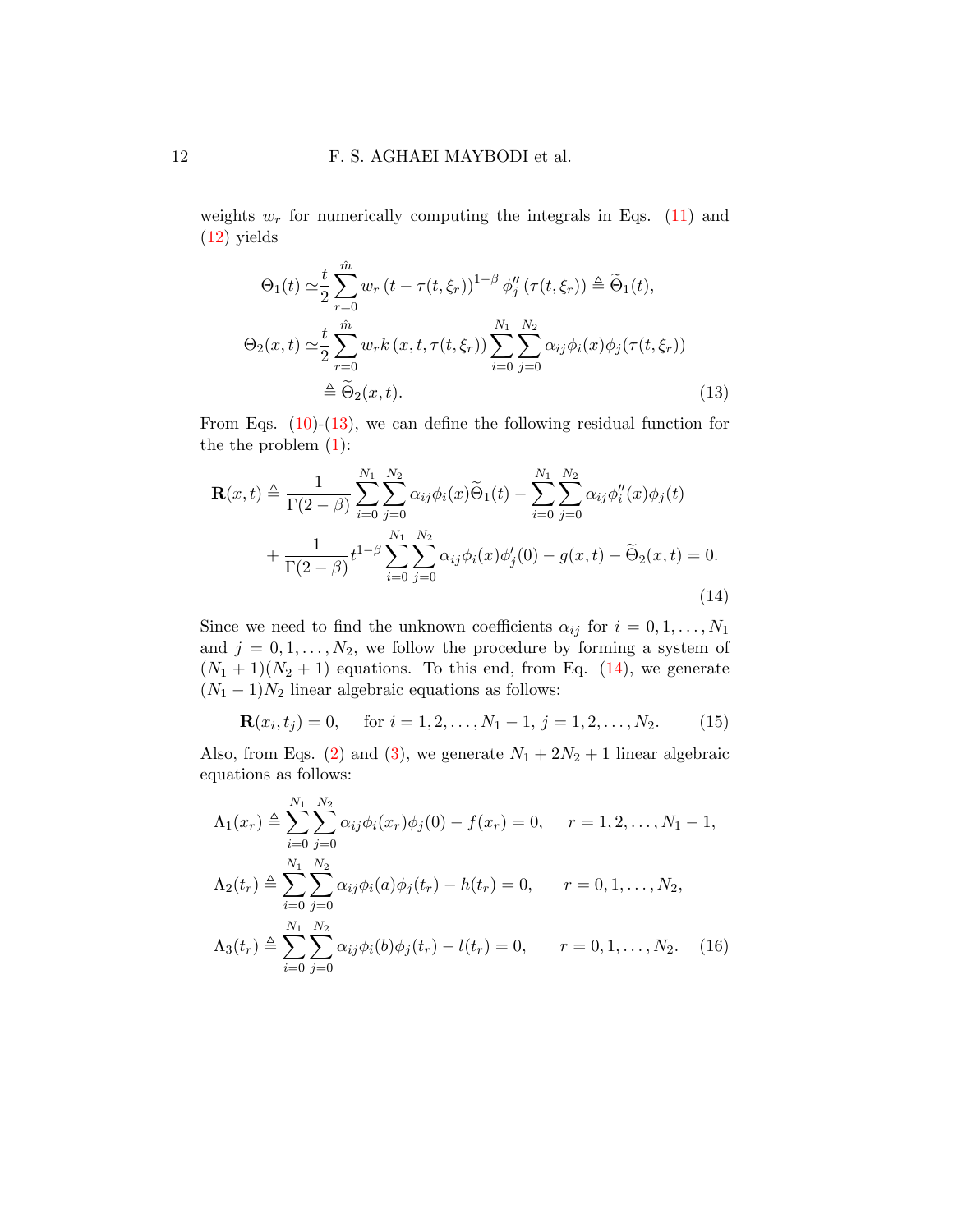Thus, Eqs. [\(15\)](#page-11-2) and [\(16\)](#page-11-3) including  $(N_1+1)(N_2+1)$  equations can provide the unknown coefficients  $\alpha_{ij}$  for  $i = 0, 1, \ldots, N_1$  and  $j = 0, 1, \ldots, N_2$ . Consequently, we can approximately determine  $u(x, t)$  using Eq. [\(9\)](#page-9-3).

## <span id="page-12-0"></span>4 Numerical Examples

In this section, some numerical examples are provided to demonstrate the applicability and accuracy of the proposed method. Also, for the numerical quadrature rule, we used the 40-point Gauss-Legendre quadrature formula. It is worth mentioning that all numeric computations are performed via MAPLE 18 with 60 decimal digits on a X64-based PC with Intel (R) CPU Corei 4, 2.50 GHz with 8.0 GB of RAM.

<span id="page-12-1"></span>**Example 4.1.** Consider Eq. [\(1\)](#page-1-0) on the domain  $[-1, 1] \times [0, 1]$ , where

$$
g(x,t) = (1 - x^2)t^{1-\beta} \mathbf{E}_{2,2-\beta}(-t^2) + \frac{(x^2 - 1)(x\sin(t) - \exp(xt) + \cos(t))}{x^2 + 1}
$$
  
+ 2\sin(t),

and

$$
k(x, t, \tau) = -\exp(x(t - \tau)),
$$

in which  $\mathbf{E}_{\eta,\zeta}(z)$  is the Mittag-Leffler function with two parameters which is defined in [\[14\]](#page-19-0) by

$$
\mathbf{E}_{\eta,\zeta}(z) = \sum_{j=0}^{\infty} \frac{z^j}{\Gamma(j\eta + \zeta)}.
$$

The initial and boundary conditions can be computed by using the exact solution that is  $u(x,t) = (1 - x^2) \sin(t)$ .

This problem is solved by the proposed method for  $N_1 = 5$  and  $N_2 = 10$ . The absolute errors obtained by the proposed method with two values of shape parameter c for three values of  $\beta$  in some selected points  $(x_i, t_i) \in [-1, 1] \times [0, 1]$  are reported in Table [2.](#page-13-0) Graph of the absolute error function for the case  $c = 0.01$  and  $\beta = 0.25$  is shown in Figure [2.](#page-14-0) From the obtained results, it can be concluded that the proposed method can provide numerical solutions with high accuracy for this problem in all cases. Meanwhile, as it can be seen in Table [2,](#page-13-0) two selected shape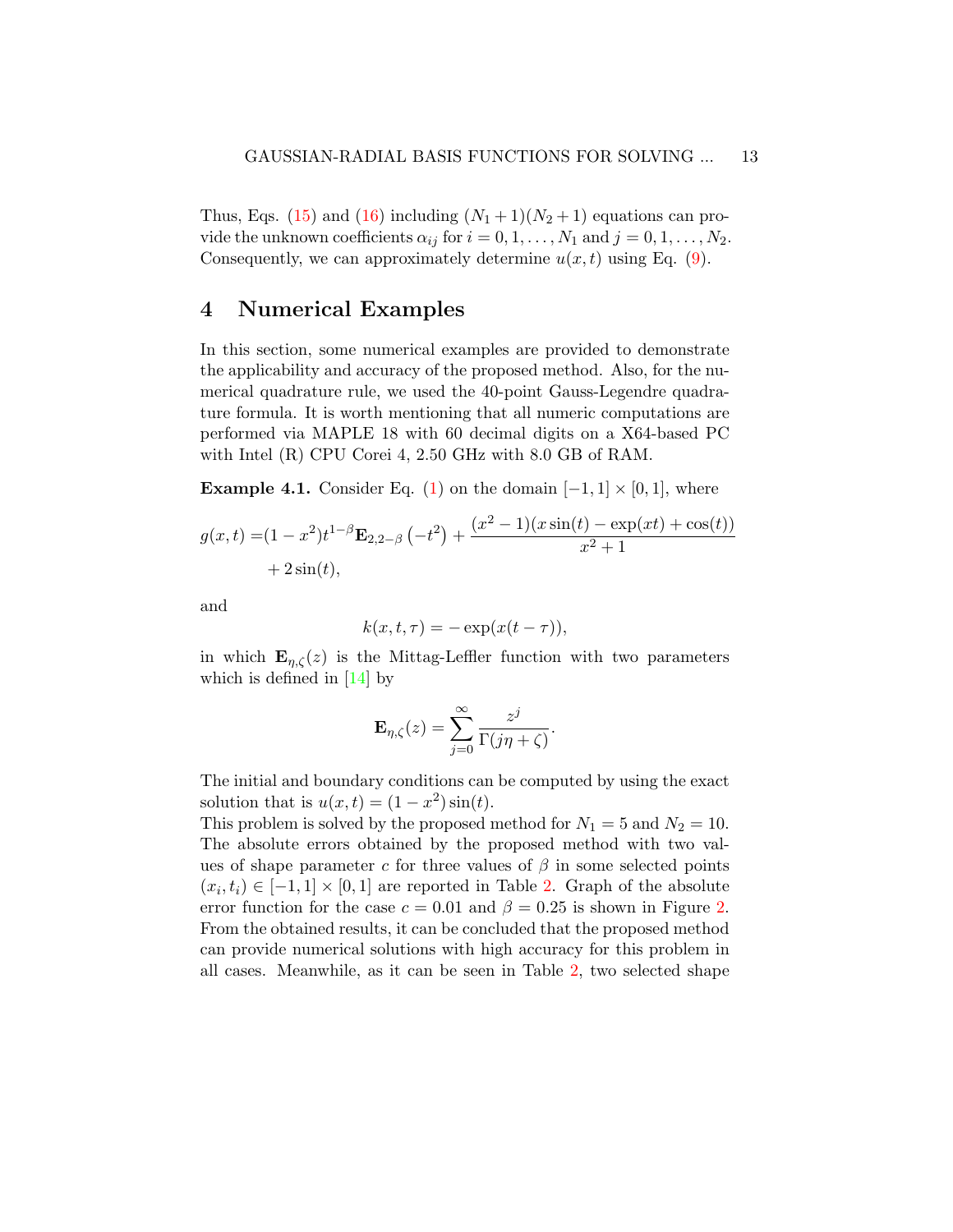parameters lead to almost the same results. Note that the best value for the shape parameter can be obtained by employing an appropriate optimization method. It should be mentioned that throughout the paper, we have used the first 10 terms of the above series that represents the Mittag-Leffler function.

<span id="page-13-0"></span>Table 2: Absolute errors obtained by the proposed method with two values of the shape parameter for three values of  $\beta$  in Example [4.1.](#page-12-1)

|               | $c = 0.01$     |                |                | $c = 0.05$     |                |                |
|---------------|----------------|----------------|----------------|----------------|----------------|----------------|
| $(x_i,t_i)$   | $\beta = 0.25$ | $\beta = 0.55$ | $\beta = 0.75$ | $\beta = 0.25$ | $\beta = 0.65$ | $\beta = 0.85$ |
| $(-1.0, 1.0)$ | 1.0000E-13     | 1.1000E-13     | 6.0000E-13     | 2.0000E-19     | 1.6000E-18     | 2.3000E-18     |
| $(-0.8, 0.8)$ | 5.0046E-09     | 5.0051E-09     | 3.3214E-07     | 4.1102E-07     | 2.2823E-07     | 8.4240E-08     |
| $(-0.6, 0.6)$ | 4.5640E-09     | 4.5647E-09     | 3.0433E-07     | 2.6709E-07     | 8.5414E-08     | 2.1074E-07     |
| $(-0.4, 0.4)$ | 2.0217E-09     | 2.0222E-09     | 1.4232E-07     | 1.3902E-07     | 3.1601E-08     | 1.1966E-07     |
| $(-0.2, 0.2)$ | 2.6904E-10     | 3.0000E-13     | 2.4377E-08     | 6.4970E-08     | 2.1880E-08     | 1.5021E-08     |
| (0.2, 0.2)    | 2.6944E-10     | 2.6985E-10     | 2.4378E-08     | 6.4942E-08     | 2.1871E-08     | 1.5024E-08     |
| (0.4, 0.4)    | 2.0212E-09     | 2.0216E-09     | 1.4225E-07     | 1.3858E-07     | 3.1386E-08     | 1.1974E-07     |
| (0.6, 0.6)    | 4.5565E-09     | 4.5578E-09     | 3.0382E-07     | 2.6521E-07     | 8.4370E-08     | 2.1108E-07     |
| (0.8, 0.8)    | 4.9854E-09     | 4.9863E-09     | 3.3080E-07     | 4.0733E-07     | 2.2600E-07     | 8.4943E-08     |
| (1.0, 1.0)    | 2.6918E-10     | 3.0000E-13     | 8.0000E-13     | 4.0000E-19     | 1.2300E-18     | 7.4700E-19     |

<span id="page-13-1"></span>**Example 4.2.** Consider Eq. [\(1\)](#page-1-0) on the domain  $[-1, 1] \times [0, 1]$ , where

$$
g(x,t) = (1 - x^2) t^{1-\beta} \mathbf{E}_{1,2-\beta}(t)
$$
  
+ 
$$
\frac{(x^2 - 1) (x \cos(xt) + \sin(xt) - x \exp(t))}{x^2 + 1} + 2\exp(t),
$$

and

$$
k(x, t, \tau) = -\sin(x(t - \tau)),
$$

subject to the initial condition  $u(x, 0) = 1 - x^2$  and the homogeneous boundary conditions. The exact solution of this problem is  $u(x, t) =$  $(1-x^2)$  exp(t). We have solved this problem by applying the proposed method for  $N_1 = 5$  and  $N_2 = 8$ . The absolute errors obtained by the proposed method with two values of shape parameter  $c$  for three values of  $\beta$  in some selected points  $(x_i, t_i) \in [-1, 1] \times [0, 1]$  are reported in Table [3.](#page-14-1) Graph of the absolute error function for the case  $c = 0.1$  and  $\beta = 0.5$ is shown in Figure [3.](#page-15-0) The obtained results confirm that the proposed approach is an effective tool in solving such problems.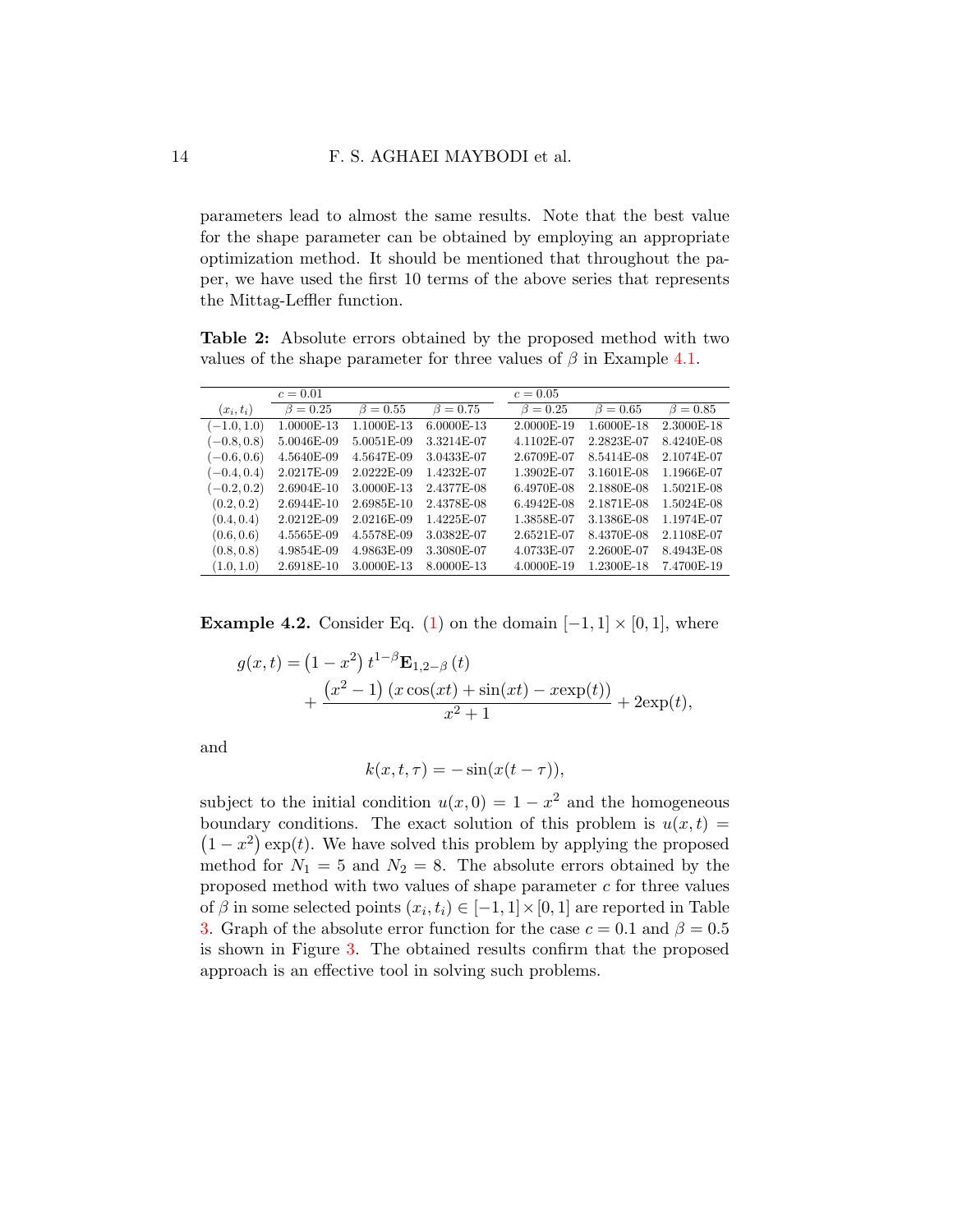<span id="page-14-0"></span>

Figure 2: Graph of the absolute error function with  $c = 0.01$  and  $\beta=0.25$  in Example [4.1.](#page-12-1)

<span id="page-14-1"></span>Table 3: Absolute errors obtained by the proposed method with two values of the shape parameter for three values of  $\beta$  in Example [4.2.](#page-13-1)

|               | $c=0.1$        |               |                | $c = 0.001$   |               |               |
|---------------|----------------|---------------|----------------|---------------|---------------|---------------|
| $(x_i,t_i)$   | $\beta = 0.25$ | $\beta = 0.5$ | $\beta = 0.75$ | $\beta = 0.2$ | $\beta = 0.6$ | $\beta = 0.8$ |
| $(-1.0, 1.0)$ | 4.0000E-21     | 4.0000E-21    | 6.0000E-13     | 1.8000E-20    | 2.0000E-05    | 3.0000E-04    |
| $(-0.8, 0.8)$ | 2.1597E-05     | 2.1597E-05    | 3.3214E-07     | 2.1578E-05    | 3.4734E-05    | 5.2657E-06    |
| $(-0.6, 0.6)$ | 1.4976E-05     | 1.4976E-05    | 3.0433E-07     | 1.5196E-05    | 2.6032E-05    | 4.3968E-05    |
| $(-0.4, 0.4)$ | $9.0994E-06$   | $9.0994E-06$  | 1.4232E-07     | 9.7459E-06    | 7.2540E-06    | 3.2746E-05    |
| $(-0.2, 0.2)$ | 5.9745E-06     | 5.9745E-06    | 2.4377E-08     | 7.4113E-06    | 1.6648E-05    | 3.5335E-04    |
| (0.2, 0.2)    | 7.1760E-06     | 9.0000E-21    | 4.6565E-06     | 1.1352E-05    | 1.6648E-05    | 3.0948E-05    |
| (0.4, 0.4)    | 9.5700E-06     | 9.0557E-06    | 8.8880E-06     | 4.5254E-05    | 2.7254E-05    | 9.8460E-06    |
| (0.6, 0.6)    | 1.4952E-05     | 1.4821E-05    | 1.5452E-05     | 7.5032E-05    | 2.3968E-05    | 2.5232E-05    |
| (0.8, 0.8)    | 2.1262E-05     | 2.1330E-05    | 2.2173E-05     | 1.8266E-05    | 1.5266E-05    | 2.9834E-05    |
| (1.0, 1.0)    | 3.0000E-21     | 9.0000E-21    | 6.6000E-21     | 3.4000E-05    | 2.0000E-05    | 3.9200E-05    |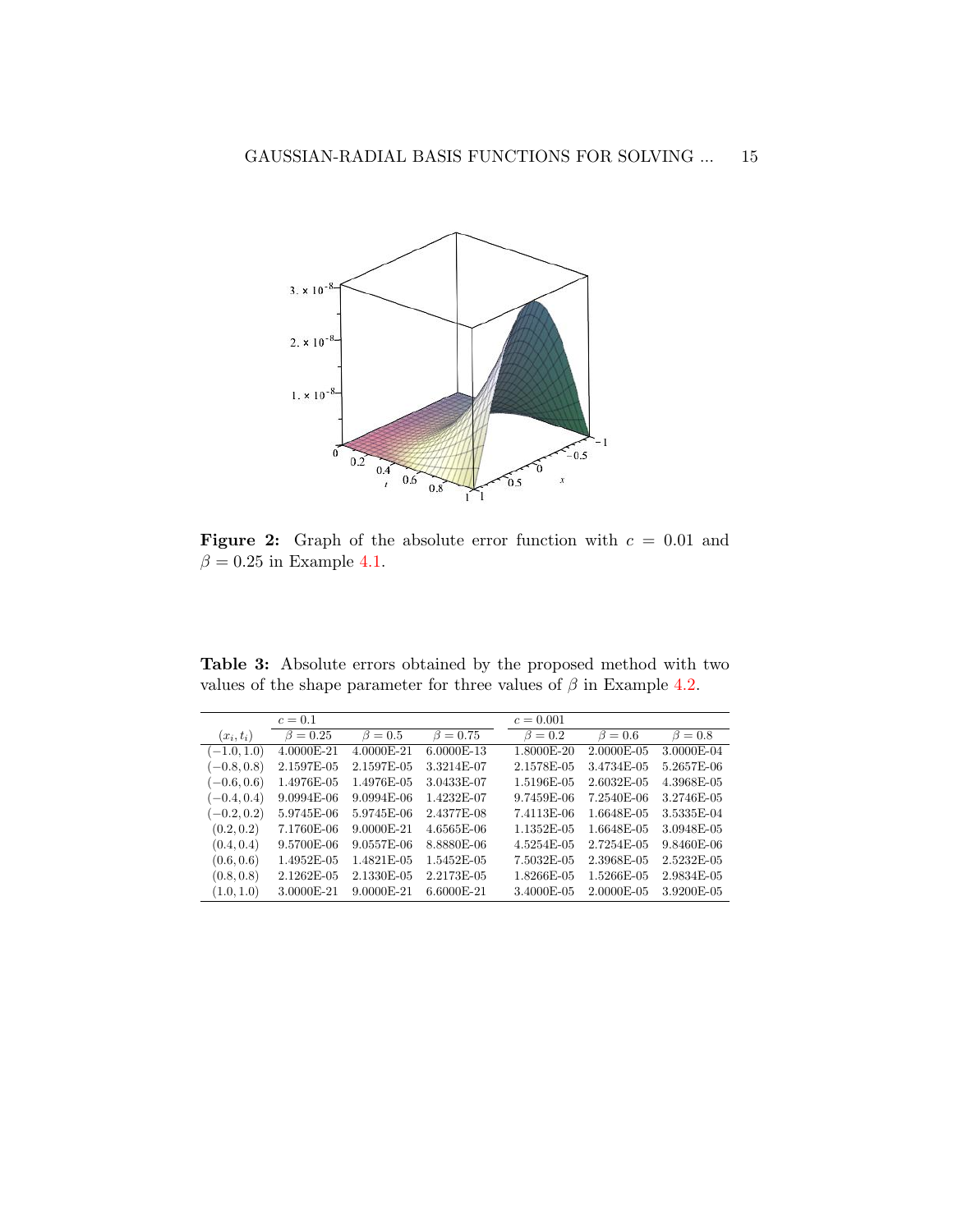<span id="page-15-0"></span>

**Figure 3:** Graph of the absolute error function with  $c = 0.1$  and  $\beta = 0.5$ in Example [4.2.](#page-13-1)

<span id="page-15-1"></span>**Example 4.3.** Consider Eq. [\(1\)](#page-1-0) on the domain  $[0, 1] \times [0, 1]$ , where

$$
g(x,t) = \frac{2x(1-x)}{\Gamma(3-\beta)}t^{2-\beta} + \frac{\exp(t^2x)(t^4x^3 - t^4x^2 - 2t^2x^2 + 2t^2x - 2)}{t^3x^2} + 2t^2,
$$

and

$$
k(x, t, \tau) = -\exp(x t \tau),
$$

subject to the homogeneous initial and boundary conditions. The exact solution of this problem is  $u(x,t) = t^2 x (1-x)$ . The proposed method is applied for solving this problem where  $N_1 = 9$  and  $N_2 = 7$ . The obtained numerical results reported in Table [4](#page-16-0) and Figure [4.](#page-16-1) The yielded results confirm that the presented method is high accuracy in solving this example. Moreover, from Table [4,](#page-16-0) it can be concluded that there is no significant difference between the numerical results obtained via  $c = 0.5$  and the ones obtained via  $c = 0.001$ .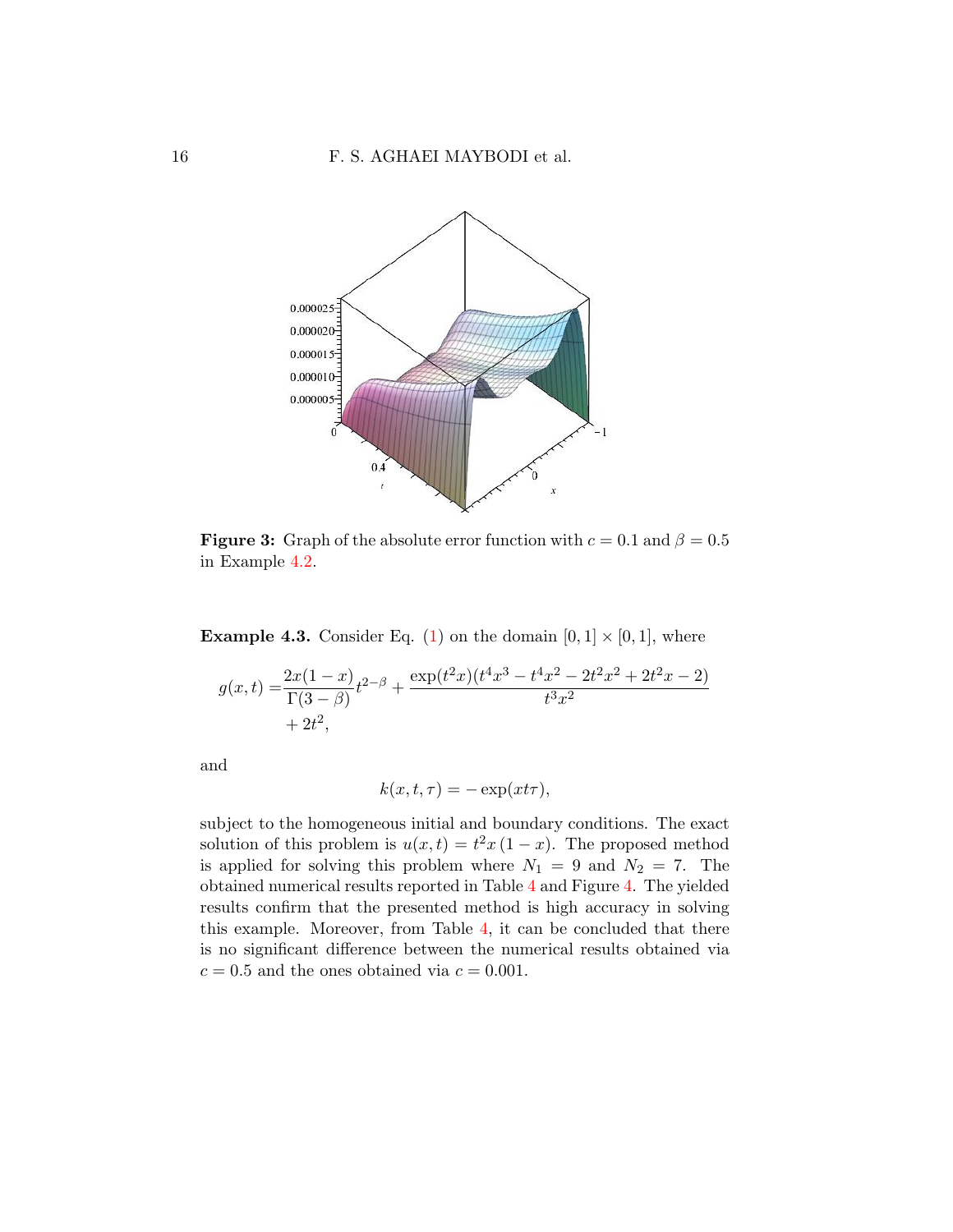<span id="page-16-0"></span>Table 4: Absolute errors obtained by the proposed method with two values of the shape parameter for three values of  $\beta$  in Example [4.3.](#page-15-1)

|             | $c = 0.05$    |                                               |                | $c = 0.001$   |                                  |               |
|-------------|---------------|-----------------------------------------------|----------------|---------------|----------------------------------|---------------|
| $(x_i,t_i)$ | $\beta = 0.2$ | $\beta = 0.5$                                 | $\beta = 0.75$ | $\beta = 0.2$ | $\beta = 0.6$                    | $\beta = 0.8$ |
| (0.2, 0.2)  | 4.9927E-10    | 3.7641E-09                                    | $2.6513E-08$   | 9.5000E-11    | 8.2100E-09 1.8500E-08            |               |
| (0.4, 0.4)  | $2.0210E-09$  |                                               |                |               | 6.4300E-10 3.9110E-08 1.2360E-07 |               |
| (0.6, 0.6)  |               | 4.4404E-09 3.4003E-08 2.0437E-07              |                |               | 1.3560E-09 7.1120E-08 2.3800E-07 |               |
| (0.8, 0.8)  | 7.5879E-09    | 3.6194E-08 1.9048E-07                         |                | 1.4150E-09    | 6.7900E-08 2.1560E-07            |               |
|             |               | $(1.0, 1.0)$ 3.7100E-26 4.0000E-27 9.6000E-26 |                | 1.6000E-11    | 1.4000E-10 1.3900E-08            |               |

<span id="page-16-1"></span>

**Figure 4:** Graph of the absolute error function with  $c = 0.001$  and  $\beta = 0.2$  in Example [4.3.](#page-15-1)

<span id="page-16-2"></span>**Example 4.4.** Consider Eq. [\(1\)](#page-1-0) on the domain  $[0, \frac{\pi}{2}]$  $\frac{\pi}{2}]\times [0,1],$  where

$$
g(x,t) = \frac{6 \sin^2(x)}{\Gamma(4-\beta)} t^{3-\beta} - (2t^3 \cos^2(x) - 2t^3 \sin^2(x))
$$
  
 
$$
\times \frac{\sin^2(x)(-t^3x^3 - 3t^2x^2 - 6xt + 6 \exp(xt) - 6)}{x^4},
$$

and

$$
k(x, t, \tau) = -\exp(x t \tau),
$$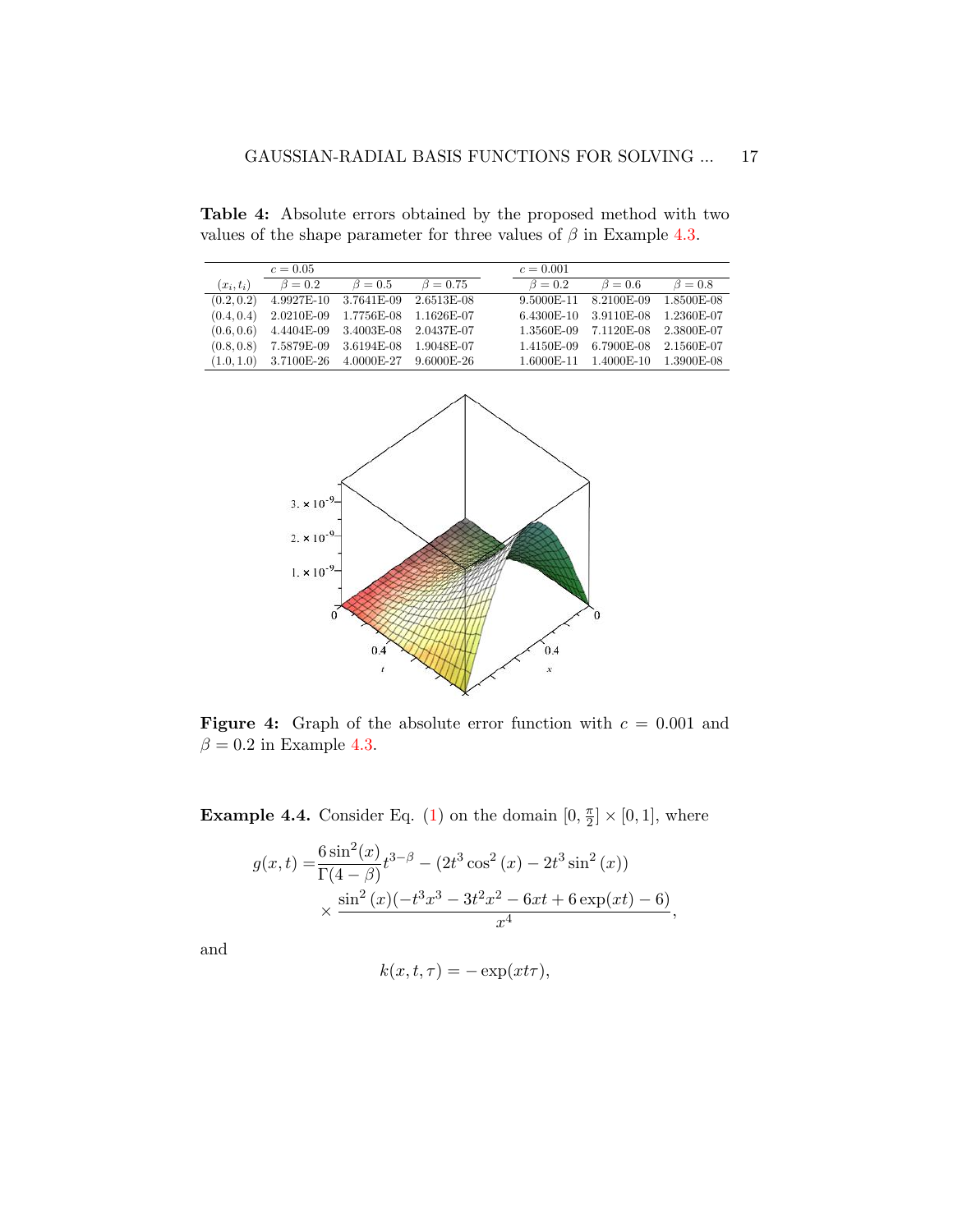subject to the homogeneous initial condition, and the boundary conditions  $u(0, t) = 0$  and  $u\left(\frac{\pi}{2}\right)$  $(\frac{\pi}{2}, t) = t^3$ . The exact solution of this problem is  $u(x,t) = t^3 \sin^2(x)$ . The obtained results by applying the proposed method with  $N_1 = 5$  and  $N_2 = 8$  for two selections of the Gauss-Legendre points are reported in Tables [5](#page-17-0) and [5.](#page-17-0) These results show that the presented method can lead to numerical solutions with high accuracy provided the shape parameter is selected appropriately. Also, it can be seen that the numerical results obtained with  $c = 0.5$  are more accurate than the ones obtained with  $c = 0.98$ . We emphasize that the best value for the shape parameter can be exacted by utilizing an appropriate optimization method. Meanwhile, by comparison the numerical results summarized in Tables  $5$  and  $6$ , it can be seen that there is no significant difference between the numerical results obtained via 20 Gauss-Legendre points and the ones obtained via 40 Gauss-Legendre points.

<span id="page-17-0"></span>Table 5: Absolute errors obtained by the proposed method with two values of the shape parameter and three values of  $\beta$  via 20-point Gauss-Legendre quadrature formula in Example [4.4.](#page-16-2)

|                 | $c=0.5$        |                                        |                | $c = 0.98$     |                       |                |
|-----------------|----------------|----------------------------------------|----------------|----------------|-----------------------|----------------|
| $(x_i,t_i)$     | $\beta = 0.30$ | $\beta = 0.47$                         | $\beta = 0.70$ | $\beta = 0.30$ | $\beta = 0.47$        | $\beta = 0.70$ |
| $(0.1\pi, 0.2)$ | 1.5935E-07     | 1.9263E-07                             | 2.9610E-07     | 1.7318E-05     | 1.5271E-05 1.1084E-05 |                |
| $(0.2\pi, 0.4)$ | 8.7320E-07     | 3.0967E-07                             | 1.3649E-06     | 8.1439E-05     | 6.9177E-05 4.9439E-05 |                |
| $(0.3\pi, 0.6)$ |                | 1.0212E-05 7.9706E-06                  | 1.2360E-06     | 1.9132E-04     | 1.6526E-04            | 1.2282E-04     |
| $(0.4\pi, 0.8)$ |                | 5.2105E-05 4.8137E-05 3.6355E-05       |                | 3.2403E-04     | 2.9590E-04 2.4810E-04 |                |
| $(0.5\pi, 1.0)$ |                | $9.0000E-50$ $7.0000E-53$ $7.0000E-52$ |                | 1.3000E-49     | 2.0000E-48 1.0000E-47 |                |

<span id="page-17-1"></span>Table 6: Absolute errors obtained by the proposed method with two values of the shape parameter and three values of  $\beta$  via 40-point Gauss-Legendre quadrature formula in Example [4.4.](#page-16-2)

|                 | $c = 0.5$      |                           |                | $c = 0.98$     |                |                |
|-----------------|----------------|---------------------------|----------------|----------------|----------------|----------------|
| $(x_i,t_i)$     | $\beta = 0.30$ | $\beta = 0.47$            | $\beta = 0.70$ | $\beta = 0.30$ | $\beta = 0.47$ | $\beta = 0.70$ |
| $(0.1\pi, 0.2)$ | 1.5272E-07     | $1.6604E-07$              | 1.9927E-07     | 1.7324E-05     | 1.5297E-05     | 1.1180E-05     |
| $(0.2\pi, 0.4)$ | 9.6468E-07     | 6.7590E-07                | 7.3124E-08     | 8.1530E-05     | 6.9540E-05     | 5.0866E-05     |
| $(0.3\pi, 0.6)$ | $1.0570E-05$   | 9.3811E-06                | 6.7962E-06     | 1.9167E-04     | 1.6665E-04     | 1.2832E-04     |
| $(0.4\pi, 0.8)$ | 5.2748E-05     | $5.0622E-05$              | 4.6000E-05     | 3.2466E-04     | 2.9832E-04     | 2.5751E-04     |
| $(0.5\pi, 1.0)$ |                | $0.0000E-00$ $5.0000E-53$ | 1.1000E-52     | $1.0000E-49$   | $6.0000E-49$   | 4.0000E-47     |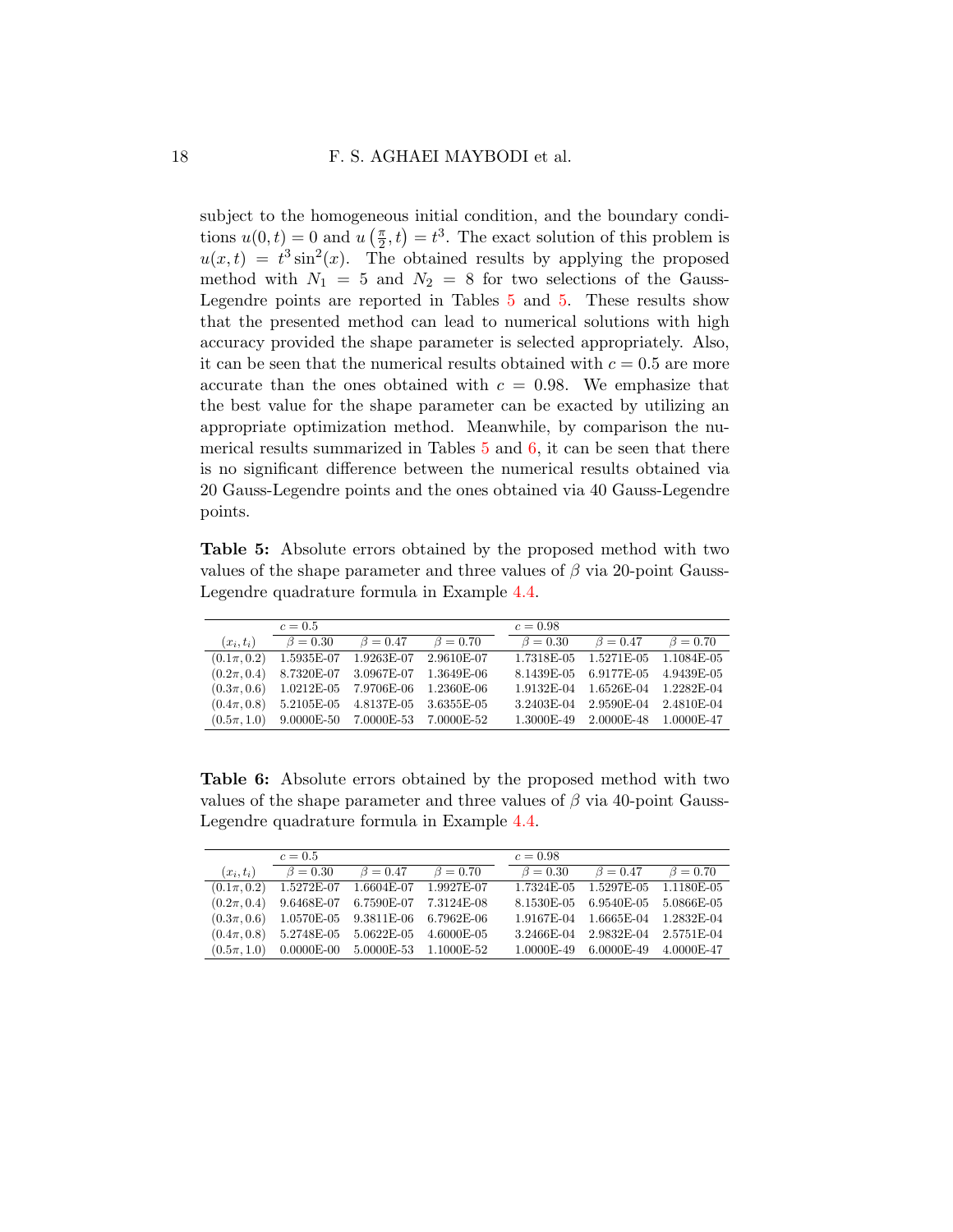## <span id="page-18-4"></span>5 Conclusion

In this paper, a numerical method based on the radial basis functions (RBFs) has been developed and applied for the numerical solution of a class of linear fractional parabolic partial integro-differential equations (FPPI-DEs). The established method transforms such problems into equivalent systems of algebraic equations by expanding the solution of the problem in terms of the RBFs and applying Gauss-Legendre integration formula. Several test problems have been provided to show the accuracy of the presented approach. The achieved results confirm that only a few number of the RBFs are sufficient to obtain a high accurate numerical solution for such problems. The presented method can easily be developed for other classes of fractional partial integro-differential equations.

## References

- <span id="page-18-1"></span>[1] Z. Avazzadeh, M. H. Heydari and C. Cattani, Legendre wavelets for fractional partial integro-differential viscoelastic equations with weakly singular kernels, The European Physical Journal Plus, 134 (2019), 368, https://doi.org/10.1140/epjp/i2019-12743-6.
- <span id="page-18-2"></span>[2] J. Biazar and M. A. Asadi, FD-RBF for partial integro-differential equations with a weakly singular kernel,  $Appl. Comput. Math.$ ,  $4(6)$ (2015), 445–451.
- <span id="page-18-0"></span>[3] A. Carpinteri and F. Mainardi, Fractals and Fractional Calculus in Continuum Mechanics, Springer Verlag, New York, (1997).
- <span id="page-18-5"></span>[4] W. Cheney and W. Light, A Course in Approximation Theory, William Allan, New York (1999).
- <span id="page-18-3"></span>[5] K. Diethelm, N. J. Ford, and A. D. Freed, A predictor-corrector approach for the numerical solution of fractional differential equations. fractional order calculus and its applications, Nonlinear Dynam.,  $29(1-4)$   $(2002)$ ,  $3-22$ .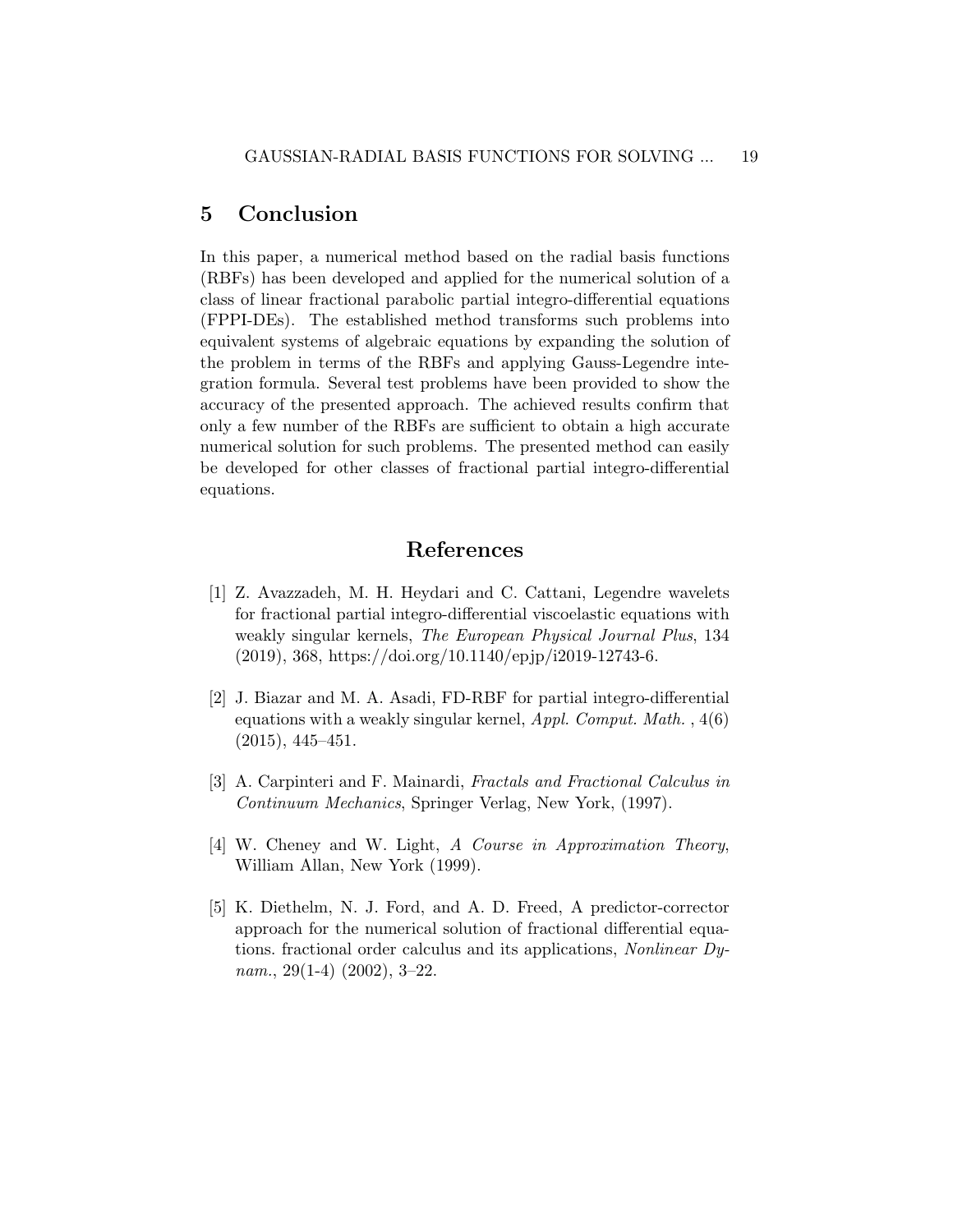- <span id="page-19-5"></span>[6] A. M. A. El-Sayed and M. Gaber, The adomian decomposition method for solving partial differential equations of fractal order in finite domains, *Physics Letters A*, 359 (2006), 175–182.
- <span id="page-19-3"></span>[7] R. Gorenflo and S. Vessella, Abel Integral Equations: Analysis and Applications, Springer Verlag, New York, (1991).
- <span id="page-19-6"></span>[8] R. E. Gutierrez, J. M. Rosario, and J. A. T. Machado, Fractional order calculus: basic concepts and engineering applications, Math. Prob. Eng. , (2010), https://doi.org/10.1155/2010/375858.
- <span id="page-19-1"></span>[9] M. H. Heydari and M. Hosseininia, A new variable-order fractional derivative with non-singular Mittag-Leffler kernel: application to variable-order fractional version of the 2D Richard equation, Engineering with Computers ,  $(2020)$ , https://doi.org/10.1007/s00366-020-01121-9.
- <span id="page-19-4"></span>[10] E. J. Kansa, Multiquadrics: A scattered data approximation scheme with applications to computational fluid dynamics: Ii. parabolic, hyperbolic, and elliptic partial differential equations, Comput. Math. Appl., 19 (1990), 146–161.
- <span id="page-19-9"></span>[11] A. J. Khattak, S. I. A. Tirmizi and S.U. Islam, Application of meshfree collocation method to a class of nonlinear partial differential equations, Eng. Anal. Bound. Elem., 33 (2009), 661–667.
- <span id="page-19-8"></span>[12] C. A. Micchelli, Interpolation of scattered data: distance matrices and conditionally positive definite functions, Constr. Approx., 2 (1986), 11–22.
- <span id="page-19-2"></span>[13] C. V. Pao, Solution of a nonlinear integro-differential system arising in nuclear reactor dynamics, J. Math. Analysis Applic., 48 (1974), 470–492.
- <span id="page-19-0"></span>[14] I. Podlubny, Geometric and physical interpretation of fractional integration and fractional differentiation, Fract. Calculus Appl. Anal, 5 (2002), 367–386.
- <span id="page-19-7"></span>[15] I. Podlubny, Fractional Differential Equations, Academic Press, San Diego (1999).